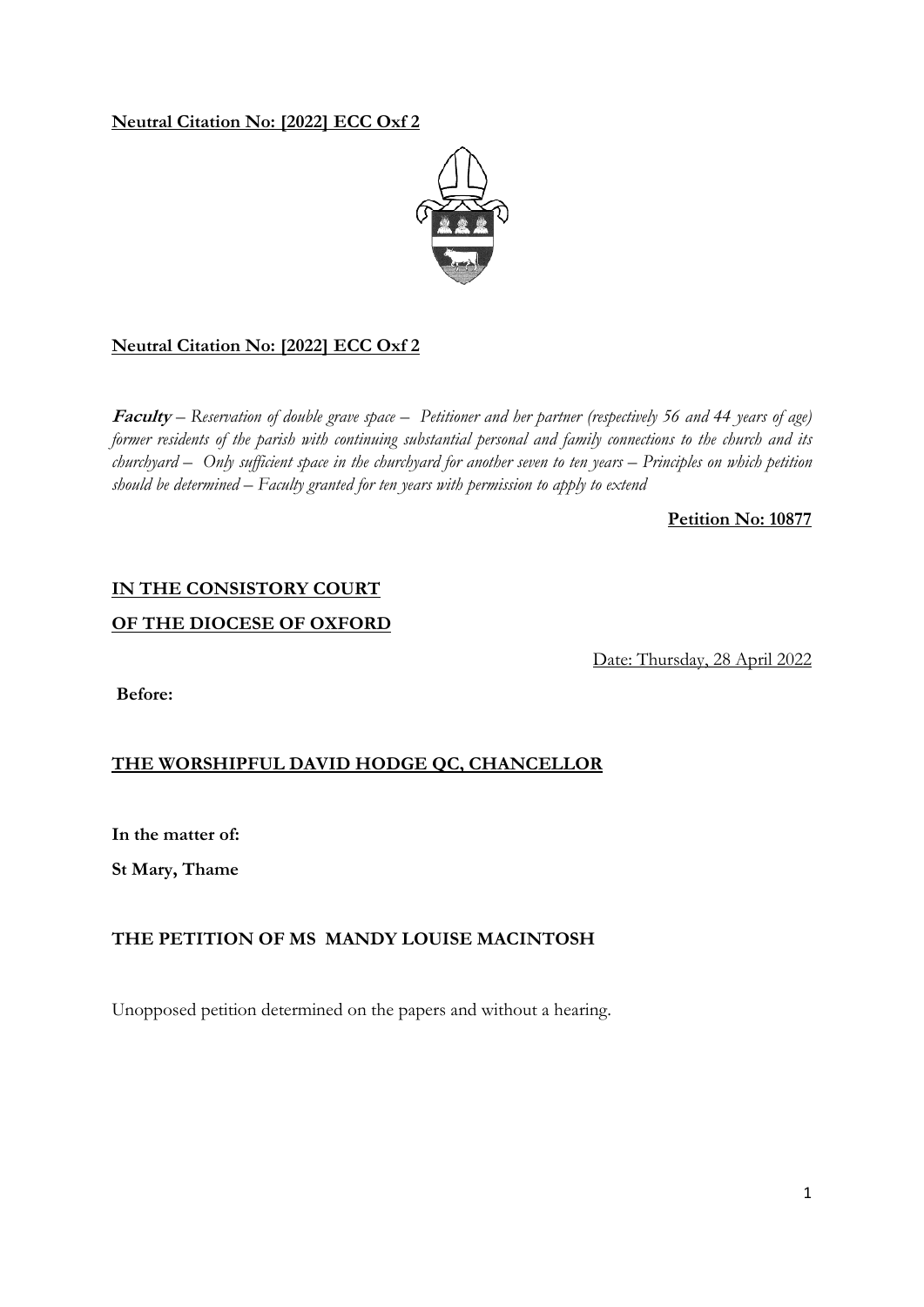The following cases are referred to in this Judgment:

- *Re Churchyard of Wick, St Lawrence* (Bath & Wells CC, 4 November 2013)
- *Re Dilhorne Churchyard* (2001) 6 Ecc LJ 77
- *Re Holy Trinity, Belbroughton & Fairfield* [2021] ECC Wor 3
- *Re Holy Trinity, Belbroughton & Fairfield* [2021] ECC Wor 4
- *Re St Andrew, Leyland* [2021] ECC Bla 1
- *St Augustine, Kirkby-in-Cleveland* [2021] ECC Yor 5
- *Re St Clement, Terrington* [2020] ECC Ely 3
- *Re St George, Fatfield* [2021] ECC Dur 4
- *Re St. George, Fatfield* [2021] ECC Dur 5

*Re St Giles, Exhall* [2021] EACC 1, (2022) 24 Ecc LJ 116; reversing [2020] ECC Cov 1, (2021) 23 Ecc LJ 118 at first instance

- *Re St James, Brownhills* [2020] ECC Lic 3
- *Re St John the Baptist, Ashley* [2020] ECC Lic 1
- *Re St John the Baptist, Cold Overton* [2021] ECC Lei 4
- *Re St Leonard, Blithfield* (Lichfield CC, 16 October 2014)
- *Re St Mary, Doddington* [2020] ECC Ely 2
- *Re St Mary, Dodleston Churchyard* [1996] 1 WLR 451
- *Re St Mary & St. Radegund, Postling* [2021] ECC Can 1
- *Re St Mary, Woodkirk* [2020] ECC Lee 3, (2021) 23 Ecc LJ 250
- *Re St Michael and All Angels, Muncaster* [2021] ECC Car 2
- *Re St Nicholas, Baddesley Ensor* [1983] Fam 1
- *Re St Oswald, Methley with Mickletown* [2016] ECC Lee 2
- *Re St Thomas à Becket & St Thomas the Apostle, Heptonstall* [2021] ECC Lee 2
- *Re West Pennard Churchyard* [1992] 1 WLR 32, [1991] 4 All ER 125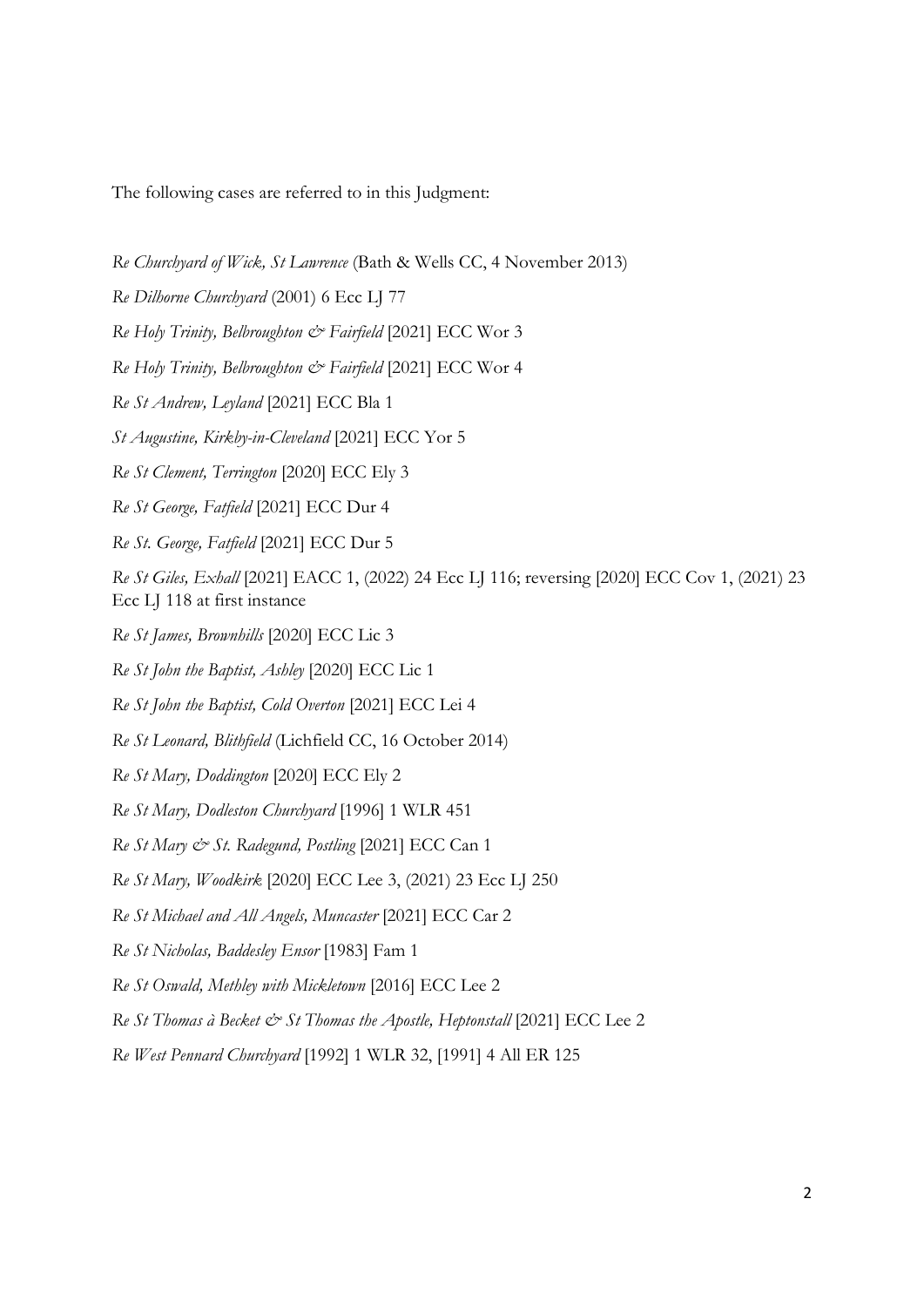#### **JUDGMENT**

#### *Introduction and background facts*

1. This is an unopposed faculty petition, presented by Ms Mandy Louise Macintosh on 12 December 2021, seeking the grant of a faculty authorising, for herself and her partner of some 25 years, Mr David Edward Weller, the reservation of a double grave space (Plot 027 in Row 5) in the new part of the churchyard of St Mary, Thame as close as possible to the grave of her late father, Mr John Porter, for the usual period (in this Diocese) of 25 years from the date of the grant of the faculty. Since it would be cruel to keep the petitioner in suspense, at the outset of this judgment I announce that I propose to grant the petition for the period of ten years from the date of the grant of the faculty, with permission for the petitioner to apply, on paper, within six months before its expiry, for an extension of that period, supported by evidence of her prevailing circumstances, and of the views of the minister, the churchwardens and the PCC at that time. Without in any way seeking to pre-judge the outcome of any such application, whether or not any extension is granted is likely to depend upon: (1) the personal circumstances of the petitioner and her partner at that time; (2) whether, by that time, arrangements have been made to provide additional space for burials in the town of Thame, whether by the acquisition of further land, or the re-use of parts of the churchyard, or otherwise; (3) the views of the incumbent minister at that time; and (4) the current policy of the Parochial Church Council (**the PCC**) towards the reservation of grave spaces. I am setting out my reasons in the form of this written judgment solely because this churchyard is likely to be full before the petitioner's time should come in the normal course.

2. Both the petitioner and Mr Weller live in Hampshire and their names are not currently entered on the church electoral roll of the parish. At present, therefore, they have no right of burial in the churchyard. The petitioner is 56 and Mr Weller is 44 years of age. The petitioner's late father, who was resident in Thame, died on 22 November 2020, aged 79, and his remains rest in Plot 015 of Row 3. The remains of the petitioner's stillborn son, who died on 11 August 1989, rest in the old part of the churchyard. According to the petition, the petitioner was formerly resident in the parish of Thame from 1980 to 2002; and her mother, and all her immediate family, still live in the area. In the petition, the minister and the churchwardens consent to the reservation of the grave space; and they certify that this will not interfere with the rights of parishioners to be buried in the churchyard. They certify that the average number of burials is 15 per year; and they estimate that the remaining space in the churchyard will be sufficient for seven to ten years. At its meeting on 24 November 2021, the PCC unanimously approved the petitioner's request for the reservation of a burial space in the churchyard. The minutes record that before doing so, there was some discussion about "… using existing family graves where enough time has elapsed to re-use for new family members".

3. According to the grave plot details incorporated within the petition, the new part of the churchyard was consecrated in 2018, and the first three rows of grave spaces there are already fully occupied (apart from a double gravespace which has been reserved for the Sisters of Providence), as are five of the nine grave plots in row four. The details record that the number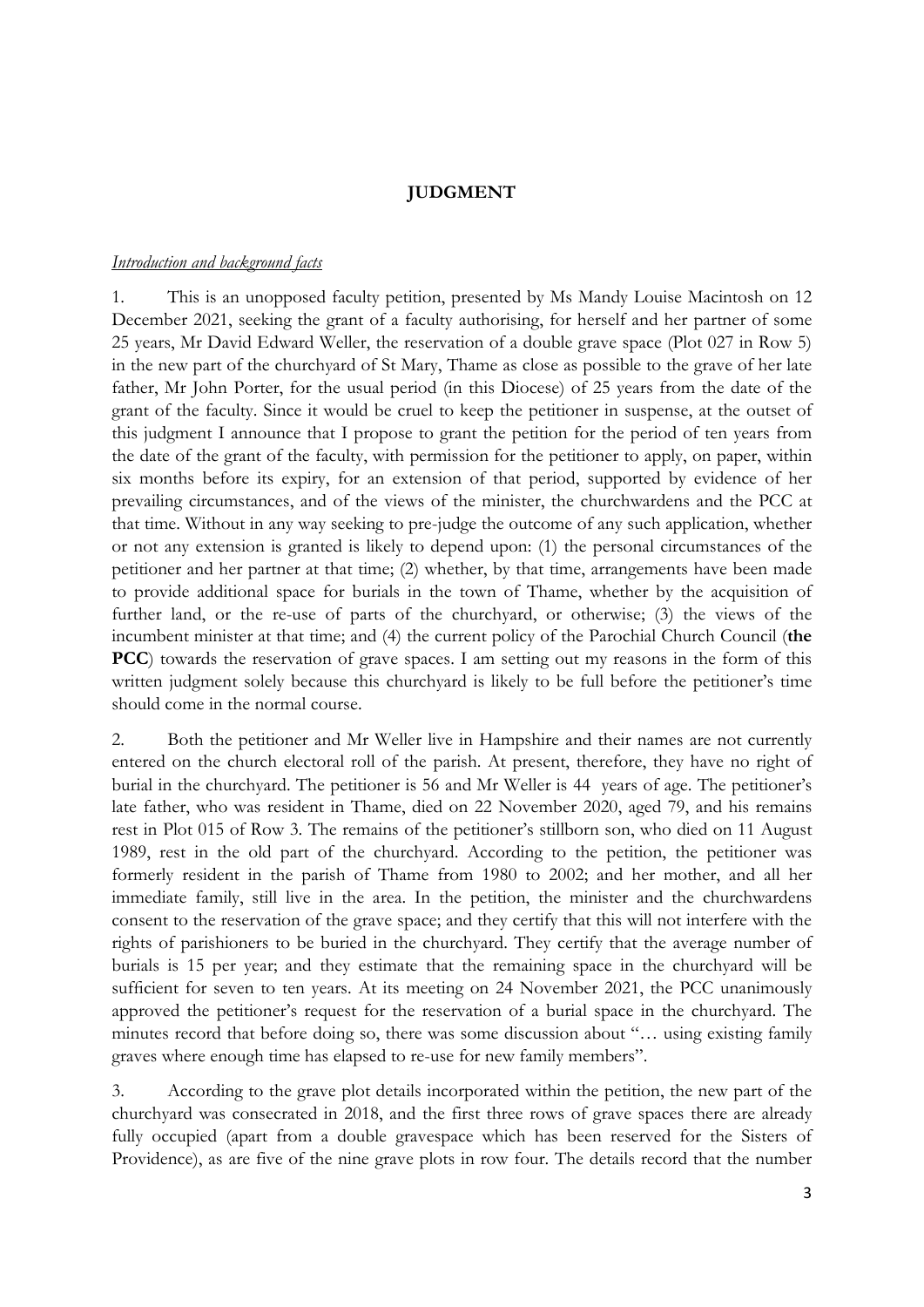of burials: (1) in the period August to December 2018 was six, (2) in 2019 was eleven, (3) in 2020 was six, and (4) in 2021 was five. This would seem to be less than the 15 burials per year certified in the petition, although the difference may be explained on the basis that there have been burials into existing double grave plots in the old part of the churchyard.

4. On reviewing the petition, I entertained concerns about this faculty petition. I acknowledged that the petitioner had strong family connections with both the parish and the churchyard, not least because the remains of her stillborn son rest there. I also recognised that her petition had the consent of the minister and the churchwardens, and that it had received the full support of the PCC. However, the petitioner was only 56 years old; and, according to the petition, she had not lived in the parish for 20 years. Crucially, there was only enough space remaining in the churchyard to accommodate further burials for another seven to ten years, so long before the petitioner's normal time should come, the churchyard would be full, and the reservation would prevent someone with a present right of burial from being buried there. I invited the Registry to convey my concerns to the petitioner and to the minister, and to ask them whether they wished to provide any further evidence or material in support of the petition. This the Registry duly did. In response, the Registry received an email from the petitioner, dated 1 February 2022, which reads:

"… although my partner and I have been together for 20 years we did not move away from the area until April 2013. This was due to a change in his employment. My two daughters and their families still live in the area as does my brother and family and my mother. It is our intention to move back to Thame as soon as we retire if not before. We still spend a vast amount of our free time in Thame which we regard as home. I hope this information will be of help. I was married in Thame church and my second child was christened in St Mary's. Thame is regarded as home to us all."

The Registry also received an email dated 3 February 2022 from the Vicar of St Mary's and the Rector of Thame. After correcting obvious typographical errors, this reads as follows:

"Upon further enquiry, I understand that Ms Macintosh has spent considerable prior time to 2013 in the Parish. The family has ties to the church: having been married in St Mary's and having a daughter christened here too. Both of Ms Macintosh's two daughters and their families still live in the area as does her mother and brother. I am satisfied that there is the strong intention to move back to Thame as soon as Ms Macintosh retires in seven years or sooner. Thame is the family home. Both I and the PCC support the application (both churchwardens are copied to my reply to you), especially in the knowledge that the town council has identified where the new burial yard will be located in the parish. I hope that this further detail will reassure the Chancellor to grant the faculty."

5. Upon reading these emails, I noted an apparent discrepancy between the petition and the petitioner's email: the latter document stated that the petitioner and her partner had not moved away from the area until April 2013, yet paragraph 3 (c) of the petition stated that the petitioner had lived in the parish from 1980 to 2002. I invited the Registry to ask the petitioner to clarify this apparent discrepancy. This the Registry duly did. The petitioner responded to this inquiry in an email dated 7 February 2022. She apologised for the discrepancy in the information in the forms; and she explained that they "… definitely moved away in April 2013. At the time of filling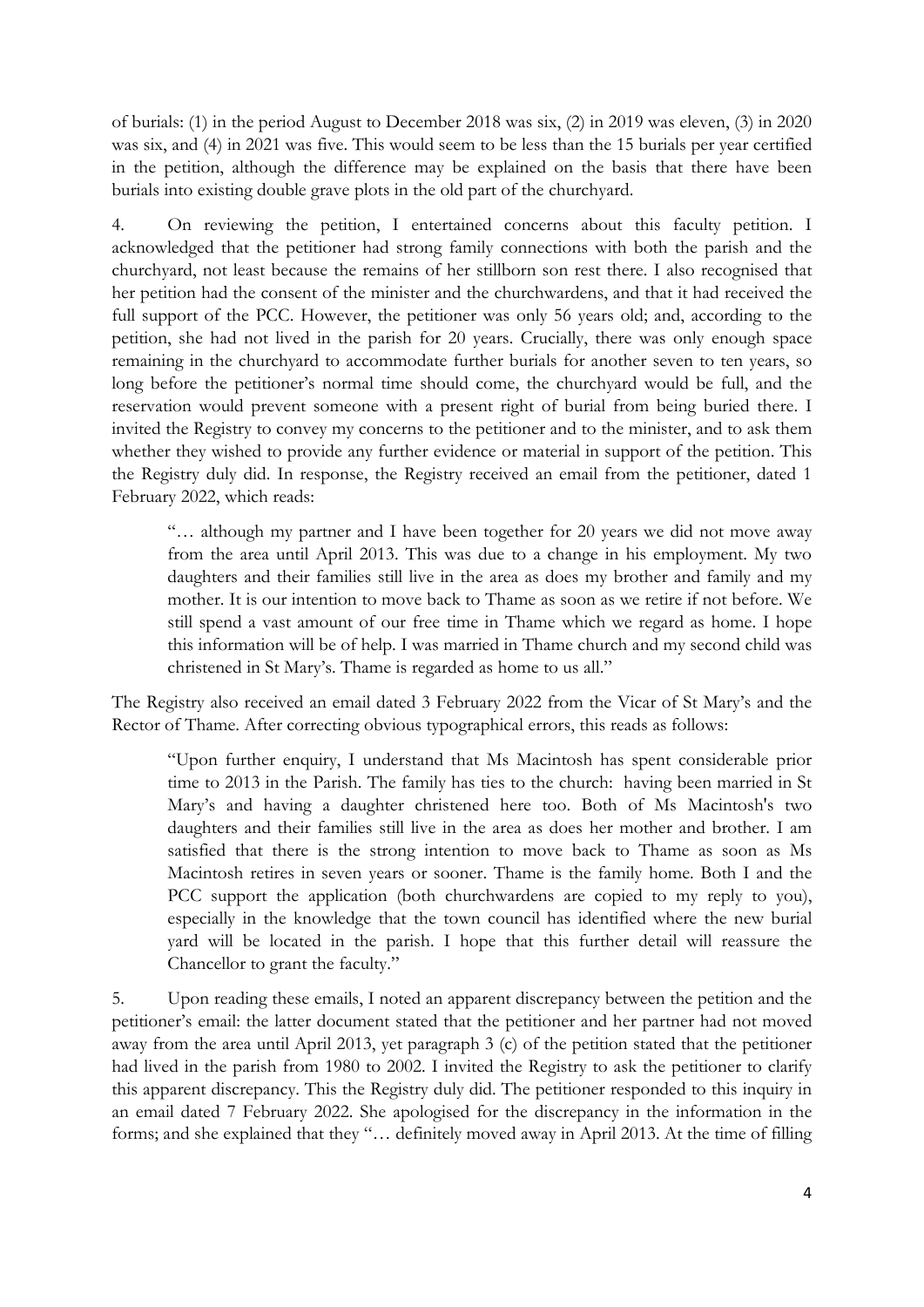in the forms for you we were in the middle of moving house and very complex renovations so my brain was not functioning as it should."

6. I also directed: (1) that if this had not already been done, the usual public notices should be displayed inside the church building, and on all the notice boards within, or leading to, the churchyard; and (2) pursuant to rule 9.1 of the Faculty Jurisdiction Rules 2015 (as amended), that notice of the petition (and a copy thereof) were to be given to the Town Clerk to Thame Town Council. My concern was that since there is only enough space remaining in the churchyard to accommodate burials for another seven to ten years, the churchyard would be full long before the petitioner's normal time should come, and that any reservation would therefore prevent someone with a present right of burial from being buried there. I considered that this might be a matter of potential interest and concern, not only to the PCC and to those who worship at the church of St Mary, but also to residents of the town more generally. I therefore directed that notice should be given to the Town Council, so that it could consider the position from the perspective of the residents of the town generally, and so that the interests of all those with a present right of burial in the churchyard (subject to there being sufficient space remaining) might be taken into consideration, even though they do not actively worship in the church.

7. Notice of this faculty petition was duly given to the Town Clerk; and the usual public notices were duly displayed in accordance with my directions. By email dated 24 February 2022, the Town Clerk responded stating that:

"Having discussed this with my colleagues we are going to advise the council as a 'note'. As the Church are happy with the arrangement, we do not feel at this time there is a need to comment or object."

No objections have been received in response to the usual public notices.

8. In light of this, I directed that the Registry should ask the petitioner whether she would wish me to deal with the petition by way of written representations and, if so, to provide such representations within the next seven days. By email dated 22 April 2022, the petitioner stated that she would prefer her application to be disposed of in writing rather than by way of a hearing. Since the petitioner would prefer this course, and her petition is unopposed, I am satisfied, in accordance with rule 14.1 of the Faculty Jurisdiction Rules 2015 (as amended), that it is expedient, having regard to the overriding objective, for this faculty petition to be determined on consideration of written representations instead of at a hearing.

9. By a further email, dated 21 April 2022, the petitioner stated, by way of written representations, as follows:

" As we have mentioned previously we have strong connections with Thame having lived there for so many years. I was married in St. Mary's church. My first child is buried in the churchyard as is my father. My daughters were christened in St Mary's. My mother will one day be buried with my father.

Although we presently live away it is our intention to come back to Thame as soon as our work commitments allow us to. My daughters and their families all live in the area as does my brother and his family. We visit my mother and our girls practically every weekend as well as seeing my brother and numerous friends too.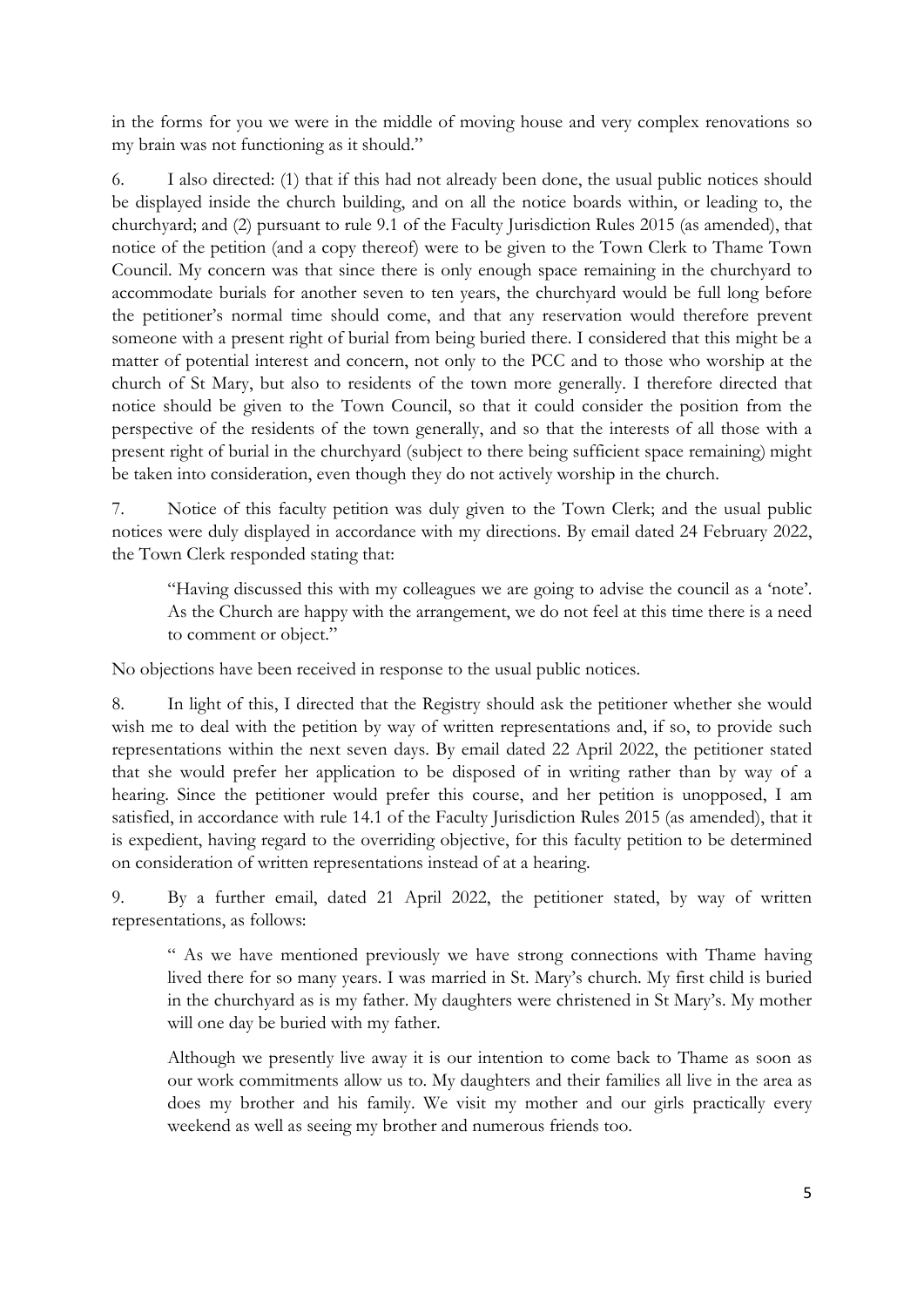My partner David Weller's mother lives up north and his father in Ireland. He has a greater relationship with my family and regards Thame as home. We plan to marry next year to secure our relationship even more for us both and our families.

Whenever we visit the graves in the churchyard we do feel a great sense of peace and really do regard Thame as home."

10. I note that in May 2021 I granted a faculty authorising the reservation of a plot for the interment of ashes in the ashes section of the new area of this churchyard, for the usual period (in this Diocese) of 25 years, in favour of a petitioner and her husband (respectively aged 59 and 62). Not only did that petition have the full support of PCC, but the petitioner in that case had been resident in the parish of Thame ever since her marriage in September 1981 (and therefore had a present right of burial in the churchyard, space permitting). That petitioner also had historic connections with the church; and there were special considerations, involving a vulnerable adult son, which made it desirable for there to be a known resting place for his parents' remains when their time should come. On that occasion, I was therefore prepared to put aside my concerns that the churchyard was fast running out of space to accommodate future interments. About a month earlier, I had also granted a faculty authorising the reservation of a double grave plot for the burial of the remains of two Sisters of Providence when their time should come. This plot was situated next to an existing double grave plot which already accommodated the remains of another Sister (and which, in due time, should accommodate the remains of yet another of the Sisters). Although they were no longer resident in Thame, the Sisters of Providence had a longstanding connection with the parish; and the reservation of this second grave plot for the Sisters had enjoyed the full support of the PCC. All three Sisters were in their mid to late 70s. I am satisfied that the circumstances of these two earlier grave space reservation petitions are in no way truly comparable with those of the present petition.

11. My perception has been that over the last couple of years there has been an increase in the number of petitions seeking the grant of faculties authorising the reservation of grave spaces. This may reflect thoughts and concerns raised by the Coronavirus pandemic. In order to test whether this was indeed the case, I have obtained from the Diocesan Registry details of the number of such petitions presented in each of the years between 2012 and 2021, and also for the first three months of the current year (2022), up to the end of March. The number of petitions are as follows:

- 2012 43
- 2013 55
- 2014 54
- $2015 54$
- $2016 40$
- 2017 47
- 2018 36
- 2019 34
- 2020 31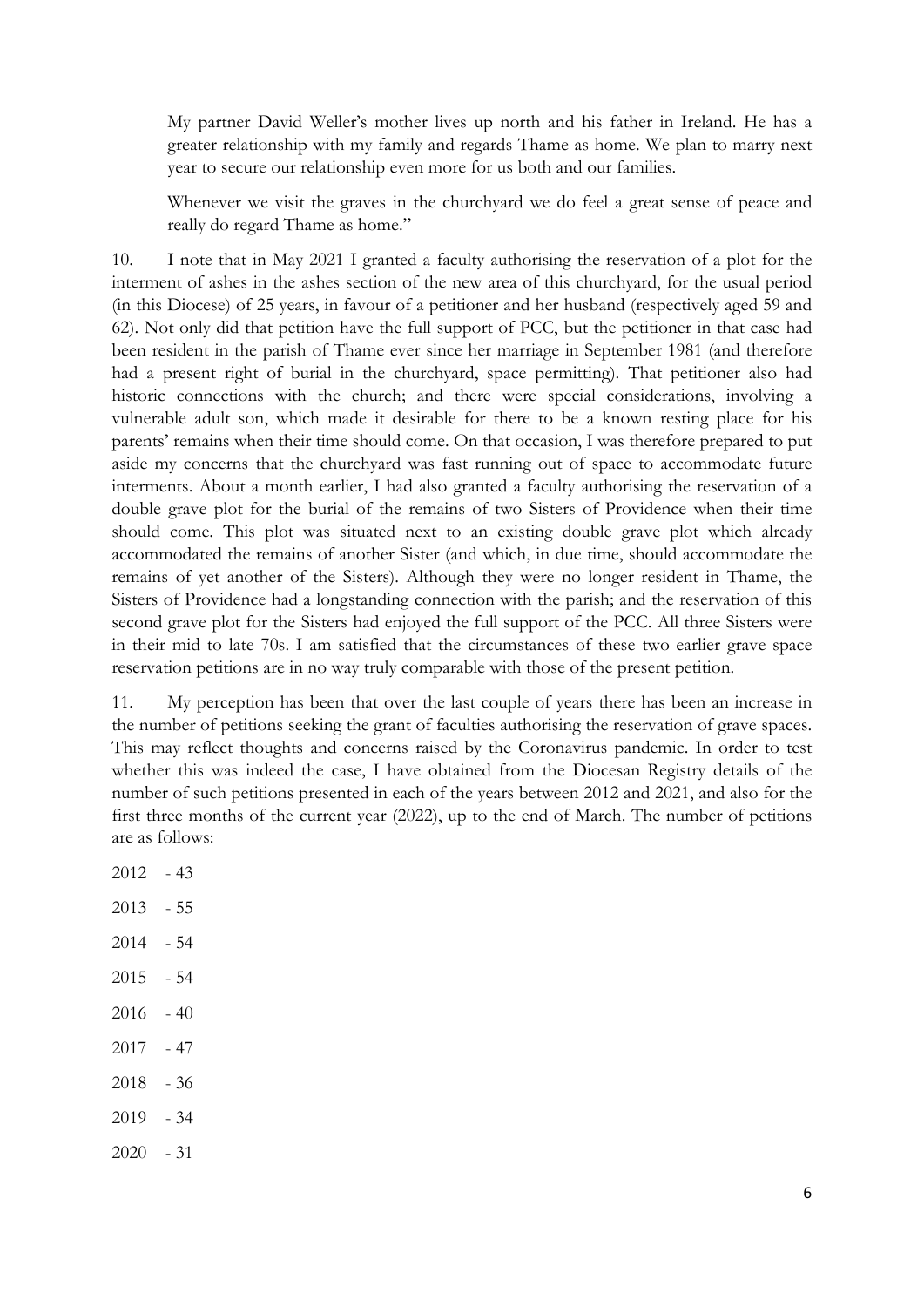2021 - 48

2022 - 22 (in three months)

These figures appear to bear out my perception that the number of gravespace reservation petitions increased in 2021 and has increased again so far this year. It is impossible to predict whether this trend will continue, or whether this is merely a temporary increase which will abate as the pandemic (hopefully) continues to recede.

## *The applicable law*

12. By s. 65 (4) of the *Ecclesiastical Jurisdiction and Care of Churches Measure 2018* the exclusive right to a burial place may not be granted or acquired, whether by a parishioner or a nonparishioner, otherwise than by way of the grant of a faculty on application to the Chancellor of the Diocese, the matter being entirely within the Chancellor's discretion. There have been a number of recent consistory court decisions in which grave space reservations have been refused to persons not living in the parish, and not on the church's electoral roll, because there were only a limited number of grave spaces left within the particular churchyard. Although the petitioners in those cases had some historic links with the parish in question, in each case the Chancellor had determined that, with few grave spaces remaining within the churchyard, the rights of parishioners enjoying a right of burial there would be prejudiced by the grant of a faculty; and they had therefore declined to grant one.

13. In my judgment in *Re St Andrew, Leyland* [2021] ECC Bla 1, in the Diocese of Blackburn, I explained (at paragraph 10) why, when dealing with faculty applications seeking to exhume human or cremated remains from consecrated ground, I find it helpful to consider the decisions of consistory courts in earlier cases, not as precedents slavishly to be followed, or even as tramlines guiding my way forward, but as affording potentially helpful indications as to how the particular circumstances of other, similar, but not identical, cases have been viewed when considering whether it is right to make an exception to the Christian principle of the permanence of human burial. I reminded myself of the desirability of securing equality of treatment, so far as circumstances should permit, as between petitioners, and of treating similar cases in similar ways, avoiding over-fine distinctions; but also that, ultimately, the duty of the court is to determine whether the circumstances of the particular case, properly considered and evaluated, are such as to justify making an exception to the presumption of the permanence of Christian burial. I consider that similar considerations of consistency and equality of treatment should apply when considering any application for a faculty authorising the reservation of a grave space. As Chancellor Leonard QC explained in *Re St Mary Doddington* [2020] ECC Ely 2 (in the Diocese of Ely), in the context of a grave space reservation petition (at paragraph 12):

"Chancellors will tend to look at previous decisions of the Court of Arches and other Chancellors when exercising their discretion."

This faculty petition provides an appropriate opportunity for this court to review some of the recent decided cases on the reservation of grave spaces, and to identify some of the principles to be applied when considering such petitions, particularly in the context of a churchyard which is almost full.

14. I begin with two relatively recent decisions of Chancellor Hill QC in the Diocese of Leeds. In *Re St Mary, Woodkirk* [2020] ECC Lee 3, (2021) 23 Ecc LJ 250 the issue was the propriety of the use, in an inscription on a headstone, of words or phrases in a language other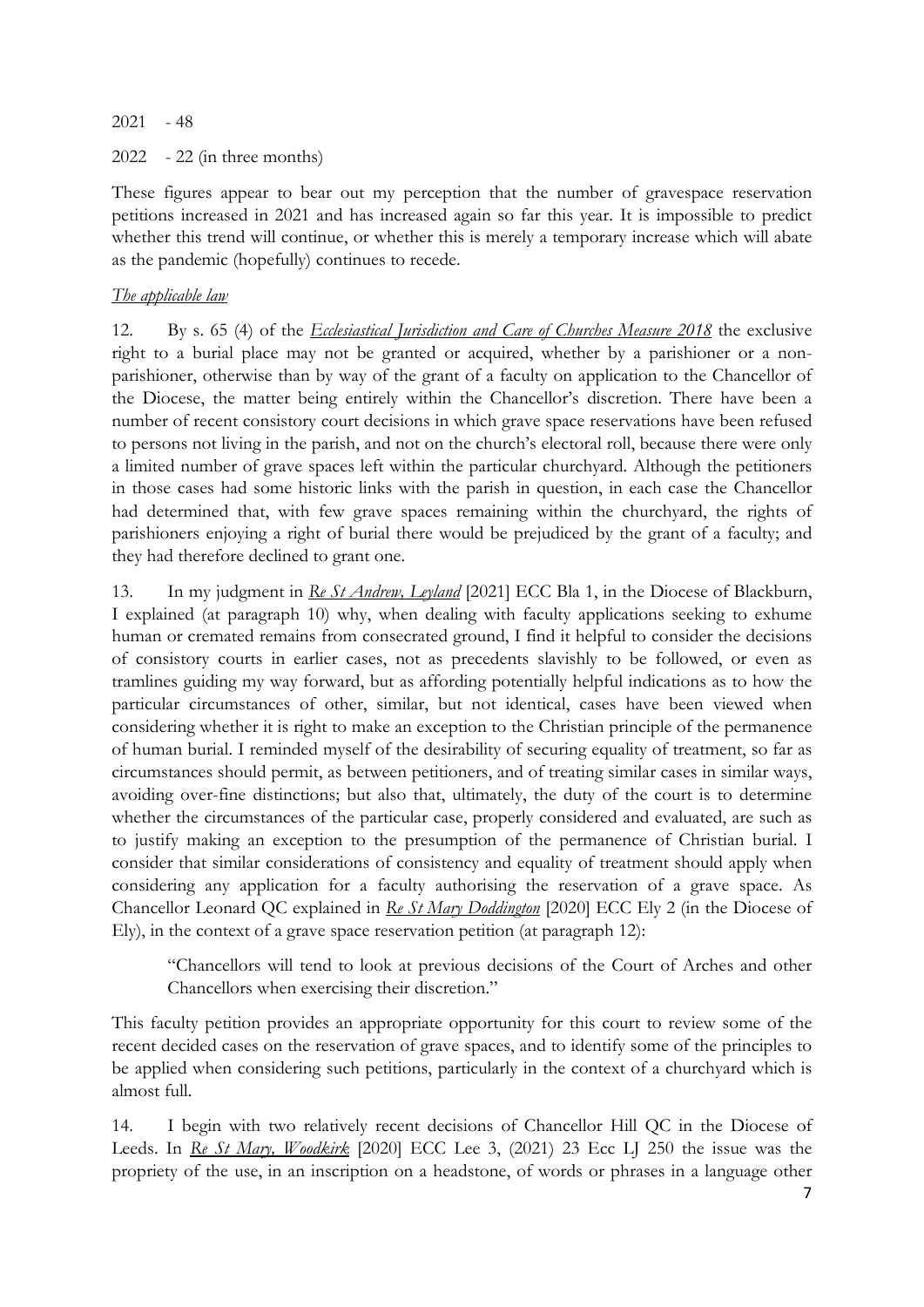than English. (This was before the decision of the Court of Arches in the leading case of *Re St Giles, Exhall* [2021] EACC 1, (2022) 24 Ecc LJ 116, which reversed the decision of Chancellor Eyre QC at first instance: [2020] ECC Cov 1, (2021) 23 Ecc LJ 118.) In the course of his judgment, Chancellor Hill QC noted (at paragraph 11) that:

"One of the features of a Church by law established is that its civic functions are not confined to its members (howsoever defined) but extend to the population as a whole."

Those civic functions include burial (as well as marriage). The right to be buried, or to have one's ashes interred, in a consecrated churchyard extends to anyone who lives within the parish, or who dies within the parish, or who is on the church electoral roll of the parish, provided that the churchyard has not been closed for burials by Order in Council, and provided there is still room available for burials within the churchyard. If not resident within the parish, eligibility for entry on the church electoral roll of the parish requires one to have habitually attended public worship there during the preceding six months, unless prevented from doing so by illness or other sufficient cause: see paragraph 1 of the *Church Representation Rules* contained in Schedule 3 to the *Synodical Government Measure 1969*.

15. In *Re St Thomas à Becket & St Thomas the Apostle, Heptonstall* [2021] ECC Lee 2, the petitioner, who lived in Oxfordshire, wished to reserve a grave in a churchyard in West Yorkshire, due to "her affection for literature and the proximity of the grave of Sylvia Plath". Both the interim priest-in-charge and the PCC had no objections to the reservation. There were in excess of 450 grave spaces available, and burials averaged five per year. After discussing the principles which a chancellor should consider when deciding whether to exercise the discretion to grant a faculty to someone who had no legal right to be buried in a churchyard, Chancellor Hill QC determined that, in the particular circumstances of that case, there was no reason to refuse a faculty. The Chancellor considered the ecclesiastical law on the reservation of grave spaces at paragraphs 6 to 10 of his judgment as follows<sup>1</sup>:

"6. A faculty may be granted for the reservation of a particular grave space for a parishioner or non-parishioner, the matter being entirely within the discretion of the consistory court. Due weight will be given to any PCC policy and to the consent or otherwise of the incumbent. If granted, a faculty will prevent the incumbent from conducting a future burial in the plot to which it relates.

7. The Court will be more disposed to grant a faculty in respect of a person with a right to be buried in the churchyard, as opposed to one without such an entitlement. The Court will have to be satisfied that there is sufficient space in the churchyard so that those with a right to burial are not prejudiced. In my earlier decision in this diocese in *Re St Oswald, Methley with Mickletown* [2016] ECC Lee 2, I formulated certain principles which were largely derived from the judgment of Newsom Ch in *Re West Pennard Churchyard* [1991] 4 All ER 125<sup>2</sup>. I repeat them here with minor revisions, and incorporating changes to the statutory provisions occasioned by a recent consolidating Measure.

<sup>&</sup>lt;sup>1</sup> I have inserted the correct references to provisions of the 2018 Measure, which were changed due to late amendments during the process of its enactment.

<sup>2</sup> In the Diocese of Bath and Wells. The case is also reported at [1992] 1 WLR 32.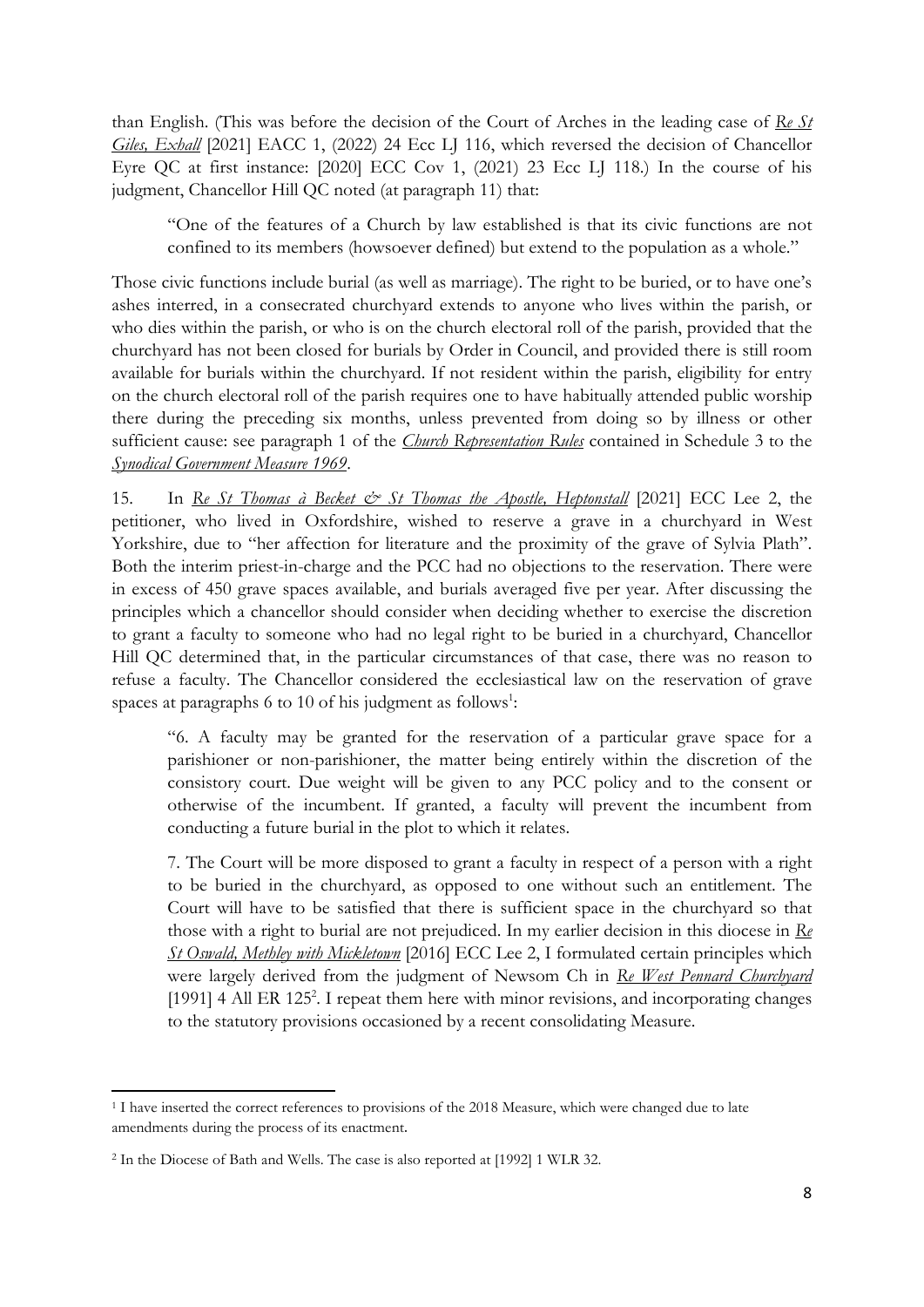i. At common law, every parishioner has a right of burial in the churchyard of the parish unless it is closed by due legal process;

ii. The common law right extends also to all persons dying in the parish, whether or not they are parishioners;

iii. By statute, a similar right is enjoyed by all persons whose names are on the church electoral roll of the parish: see s. 88 (1) of the *Ecclesiastical Jurisdiction and Care of Churches Measure 2018*;

iv. A person who does not have the right of burial in the churchyard, may not be buried there without the consent of the parish priest: see s. 88 (4) of the *Ecclesiastical Jurisdiction and Care of Churches Measure 2018*.

v. The parish priest has power at common law to prescribe where in the churchyard any burial is to take place: but that is the extent of their discretion in respect of cases where the deceased had a legal right of burial;

vi. As freehold owner of the churchyard, the parish priest may grant consent to the burial of the remains of a person who has no legal right of burial. In doing so, they should consider the space available in the churchyard and the extent to which those with rights of burial may be prejudiced;

vii. In deciding whether to give consent, the parish priest is also required to 'have regard to any general guidance given by the parochial church council of the parish with respect to the matter': see s. 88 (5) of the *Ecclesiastical Jurisdiction and Care of Churches Measure 2018*;

viii. These common law and statutory rights crystallise only when the person in question dies.

8. In a key section of his judgment in *Re West Pennard Churchyard*, Newsom Ch says this:

'If a person with a legal right of burial wishes in his lifetime to assure his personal representatives of a right to bury his remains in a particular place in the churchyard, he must apply to this court for a faculty to reserve that grave space. Whether such a faculty shall be granted rests wholly in the judicial discretion of the court. If there is plenty of room in the churchyard it is freely granted to a petitioner who has a legal right of burial. What such a faculty does is to protect the petitioner against the hazard of losing his legal right in his lifetime (e.g. by ceasing to live in the parish), and to require whoever is the incumbent when the petitioner dies to allow his remains to be buried in the position in the churchyard defined in the faculty. To this extent, therefore, the faculty deprives the incumbent of his right to prescribe the position where a burial is to take place; and it deprives the parishioners generally of the space becoming available if the petitioner moves away. [126 j-127 b]

Such a faculty can also be applied for, with the concurrence of the incumbent, by a person who does not have a legal right of burial. The grounds on which such a faculty is granted vary; among them are the association of the petitioner with the church or with the parish, or the presence in the churchyard of the remains of relatives of the petitioner.'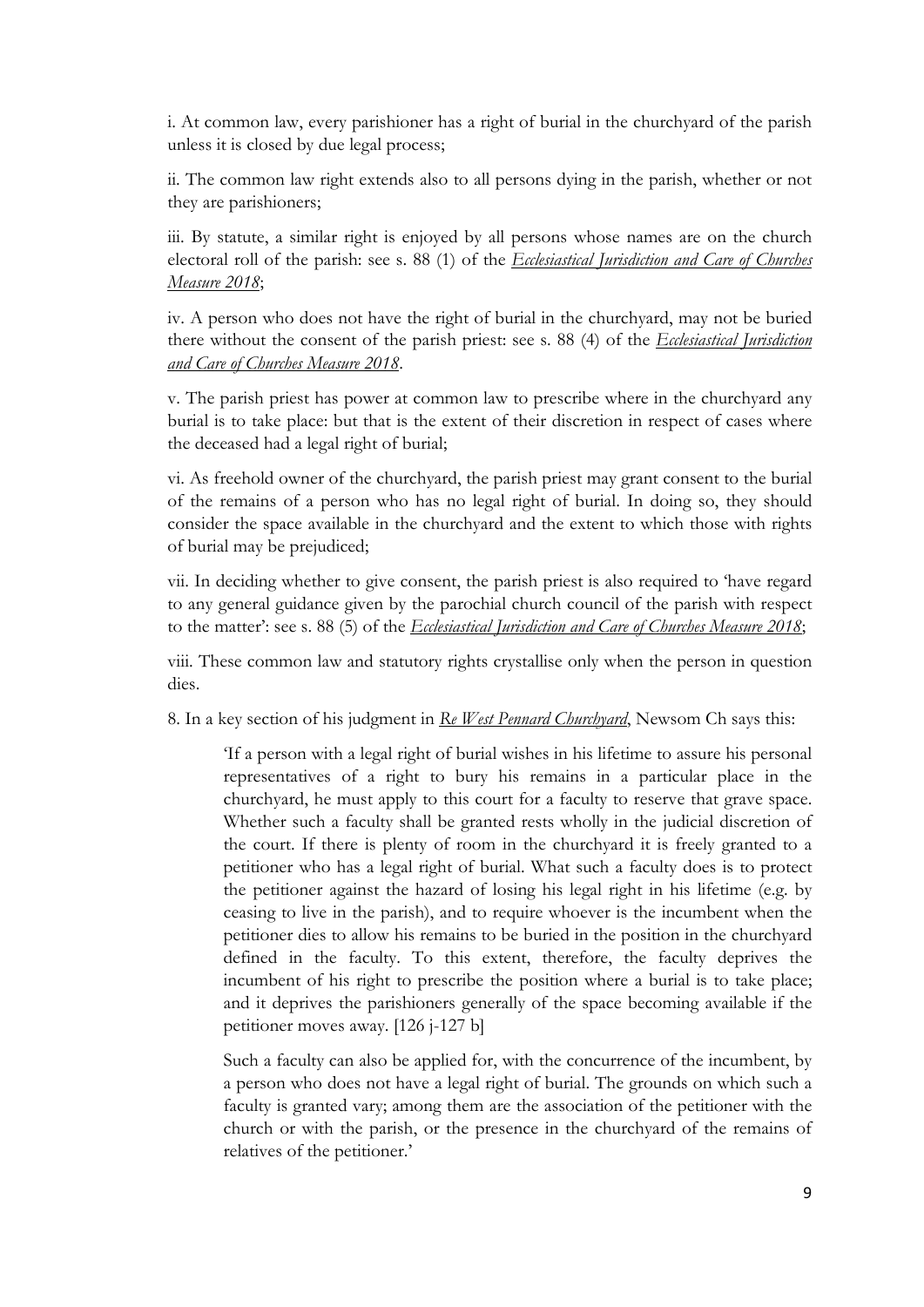9. Approving and applying this passage, Briden Ch, sitting in the Consistory Court of the Diocese of Bath and Wells in *Re Churchyard of Wick, St Lawrence* (4 November 2013), stated as follows:

'Thus in deciding whether or not to grant a faculty [to reserve a grave space] the Court must consider whether the minister's consent to the burial has been signified, and in its absence the petition ought to be dismissed. To do otherwise would be to subvert the purpose of [what is now s. 86 (4) of the *Ecclesiastical <u>Iurisdiction and Care of Churches Measure 2018</u>, since the provision of a space* reserved by faculty would override the minister's power to give or withhold consent to the eventual burial.'

10. Where churchyards are nearly full, there is a general presumption that reservations will not be granted. This is particularly the case in respect of persons who do not have a legal right of burial. As I observed in *Re St Oswald, Methley*, at paragraph 10:

'Where, as here, pressure of space is acute, it would be wrong for any Consistory Court to grant the reservation of a grave space such as to prejudice future burials. Those with a legal right of burial must therefore be interred in the order in which they die until such time as the churchyard is full.' "

Against that general background, I turn to consider other recent authorities.

16. In *Re St John the Baptist, Ashley* [2020] ECC Lic 1, in the Diocese of Lichfield, the petitioner wished to reserve a grave space in the churchyard for herself and her partner, next to the plot in which her father had recently been buried. She lived outside the parish but not far away, she had strong connexions with the church and the locality, and she was hoping, in the fullness of time, to move into the parish, or at least into the local area. Chancellor Eyre QC recognised that the petitioner had a close connection to this church, sound reasons for wanting to make provision for her interment at the time of the petition, and a good reason for seeking to reserve the space in question. Moreover, her petition was supported by the incumbent and the PCC. Nevertheless, the Chancellor refused to grant a faculty. There were only 50 available spaces, and burials averaged seven a year, so the churchyard was likely to be full within about seven years. The petitioner (aged 31) and her partner (aged 32) were both unlikely to die before the remaining spaces were required, within about seven years' time, by those legally entitled to be buried in the churchyard, and so a reservation would prevent parishioners being buried in the remaining spaces. The Chancellor had been informed that the PCC were giving consideration to what should be done when the space currently available in the churchyard was used up, but there was no indication that it had been able to identify a solution, whether by obtaining additional land or by re-using parts of the churchyard. At paragraphs 8 and 9 Chancellor Eyre QC said this:

"8. Where there is ample space in a churchyard and consent from the incumbent and in the absence of a policy by the Parochial Church Council of opposing the reservation of grave spaces a faculty will readily be granted for a reservation. However, where space is limited or where there is such a policy then a faculty will not normally be granted and justification for taking the exceptional course of allowing a reservation in such circumstances will have to be shown.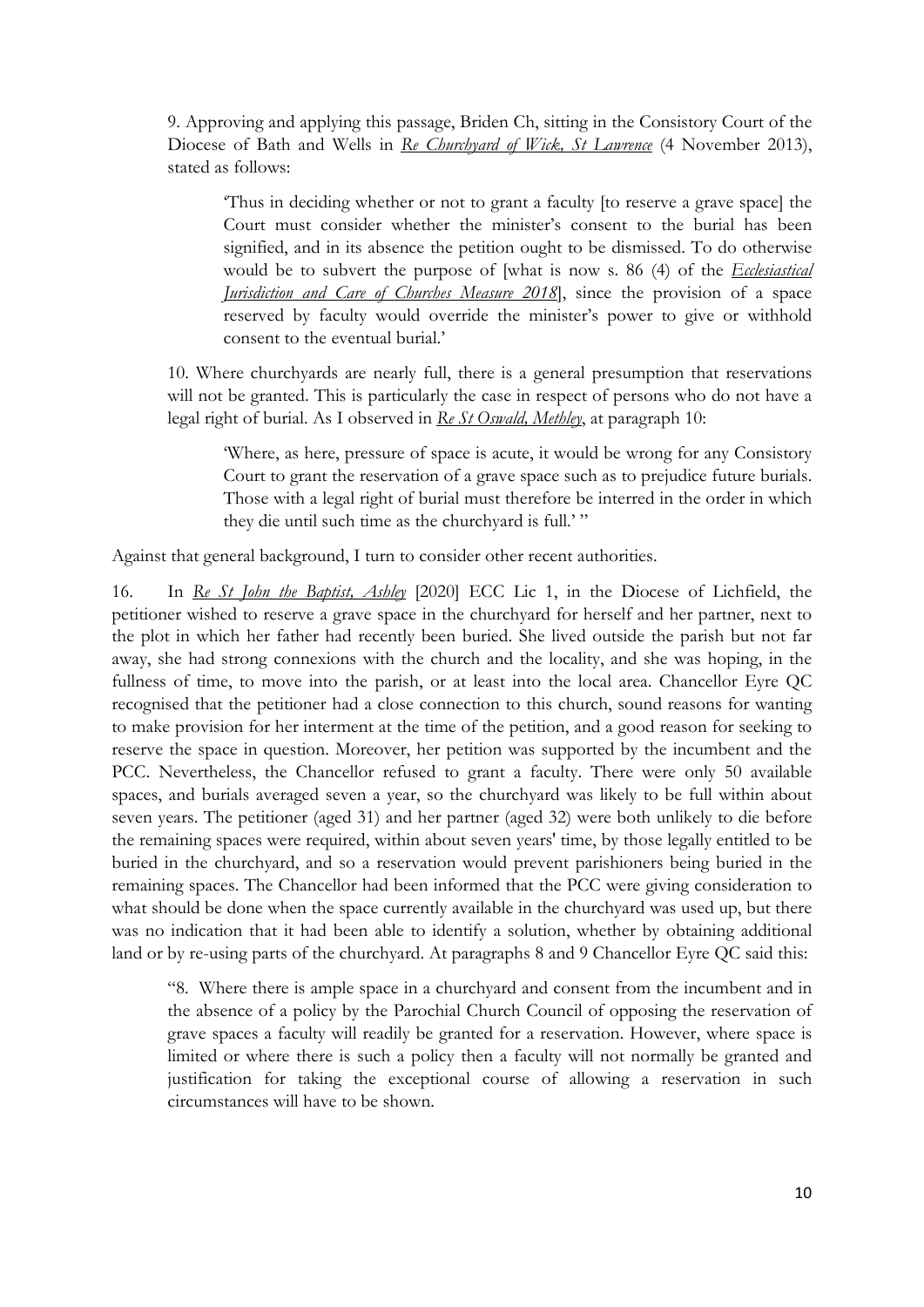9. The reason why a reservation will not normally be authorised when space is limited is because of the risk that such a reservation would prejudice the right of those parishioners who would otherwise be entitled to be buried in the churchyard."

The reasons put forward by the petitioner for seeking to reserve a gravespace and, indeed, to reserve the particular space in question were cogent and genuinely-felt but they did not amount to the exceptional grounds which would be needed to justify the grant of a faculty in the present circumstances. The faculty was therefore refused. If arrangements were made in due course to provide extra space in the churchyard, whether by the acquisition of further land or by way of the re-use of parts of the churchyard or otherwise, then it would be open to the petitioner to make a fresh application, which would be "considered on its merits but against the principle that a reservation will not be permitted where there is a substantial risk of prejudicing the rights of parishioners": see paragraph 15.

17. In *Re St Mary Doddington* [2020] ECC Ely 2 the petitioner, who was 49 years old, wished to reserve a grave space in the churchyard next to the grave of her father, who had not lived in the parish but had been buried there a little over a year earlier. Several of her relatives were buried in the churchyard, and her uncle and aunt had reserved plots there. The petitioner did not live in the parish, but in another parish in the same benefice about two miles away, and she was not on the church electoral roll. For at least 15 years the PCC had had a policy of not supporting any applications for the reservation of grave spaces, as a result of which several letters of objection were received from parishioners (and the incumbent and the assistant minister) in response to the application, all making the point that to allow the petition would be unfair to others who had not sought reservations because of the PCC's policy. The remaining spaces available for burial would only meet the needs of the parish for a further ten years (or possibly less if there was insufficient space to fit in an additional row of graves). Chancellor Leonard QC determined that the PCC's policy, which did not favour parishioners over non-parishioners, was not unreasonable, but was justified and fair; and he could find no sufficient grounds to go against that policy. He therefore refused to grant a faculty.

18. At paragraph 12 of his judgment, Chancellor Leonard QC indicated that he had considered the following judgments:

(1) *Re Dilhorne Churchyard* (2001) 6 Ecc LJ 77 and *Re St Mary Dodleston Churchyard* [1996] 1 WLR 451, which are authority for the proposition that the Consistory Court will generally support a PCC policy of non-reservation unless such a policy reveals bad faith or is wholly unreasonable.

(2) *Re St Nicholas, Baddesley Ensor* [1983] Fam 1: when considering an application by a family member living outside the parish who wanted to reserve a gravespace in a churchyard in which his relations were buried, Chancellor Aglionby acknowledged that, as communities are subject to greater manoeuvrability, the chances of living one's whole life in a single community diminish. Consequently, burial in the parish of one's birth or marriage may not be possible. It may also mean that it is impossible to have a legal right to be buried with one's wife or children unless faculties are granted. In exercising the court's discretion, one of the guidelines should be: are the parishioners being harmed because of a lack of physical space in the churchyard if a faculty is granted? The Chancellor accepted that the court must assess the reasons why a non-parishioner wished to be buried in a particular churchyard, which would centre around the links the nonparishioner had with the parish, including the natural desire to be buried close to one's family members.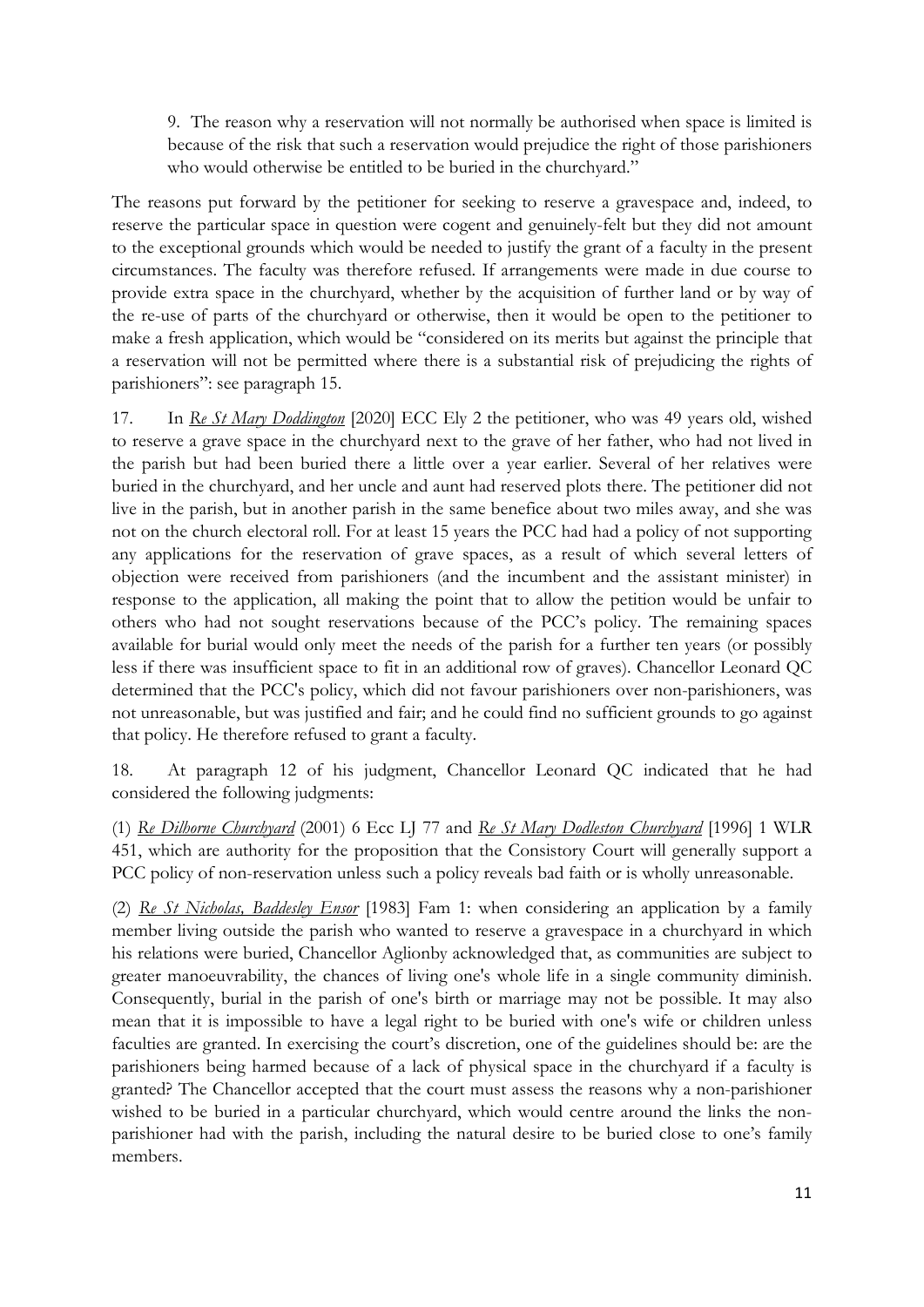19. At paragraph 13 of his judgment, the Chancellor explained that his decision had been influenced by the following factors:

(1) For at least 15 years there had been in place a policy voted on by the PCC not to support any applications to reserve a grave space. The Chancellor emphasised that the PCC could not stop the process of reserving a plot, which remained entirely in the discretion of the Chancellor.

(2) The PCC's policy did not favour parishioners over non-parishioners because the PCC would not support any application for a reservation. This was to provide a position where the spaces left in the churchyard could be allocated as and when a death occurred.

(3) Bearing in mind that there were few spaces left even in 1998, when the policy had been adopted, it had been a fair and just policy to put in place. It seemed that no one had challenged that policy by applying for faculty until the petitioner had done so in 2019. One reason for that might be that the parishioners accepted it as a fair way of dealing with the lack of space within the churchyard.

(4) The Chancellor should support the PCC policy of non-reservation unless such a policy revealed bad faith or was wholly unreasonable, which this policy was not. Had the PCC allowed reservations for parishioners, but not for non-parishioners, that might have amounted to a reason for overriding the PCC's policy; but that was not the case here.

(5) The availability of spaces on land elsewhere in the village, and assuming that the land, or part of it, would be consecrated in the near future, was no reason for allowing a petitioner to reserve a gravespace in the consecrated ground surrounding the church. There were many villagers who had relations buried in the churchyard, and who would like the opportunity to be buried close to them. In those circumstances, it was difficult to argue that this petitioner was a special case.

(6) The Chancellor had to assess the reasons why a non-parishioner wished to be buried in a particular churchyard, which would centre round the links the non-parishioner had with the parish, which would include a natural desire to be buried close to family members. In this case, the residential link between the petitioner's family and the parish had been broken for three generations.

(7) It was open to the petitioner to apply for her ashes to be buried in the grave of her father, or consideration could be given to a memorial stone to be erected in her memory whilst her remains were buried elsewhere.

The Chancellor concluded his judgment on the petition thus:

"14. Having considered all the competing arguments I come down firmly in favour of refusing the application. In so doing I want to make it clear that it was the Petitioner's absolute right to apply for a faculty despite the PCC's stated policy and she cannot be criticised for doing so. Any other parishioner or non-parishioner has had and continues to have a right to apply to this court for a faculty.

15. In my judgment the PCC's policy is justified and fair. Whilst I have great sympathy for the Petitioner's position and her natural desire to be buried with her forebears, I can find no grounds on which to allow a gravespace reservation which goes against the PCC's policy. If I was to favour the Petitioner I would have to do so to the detriment of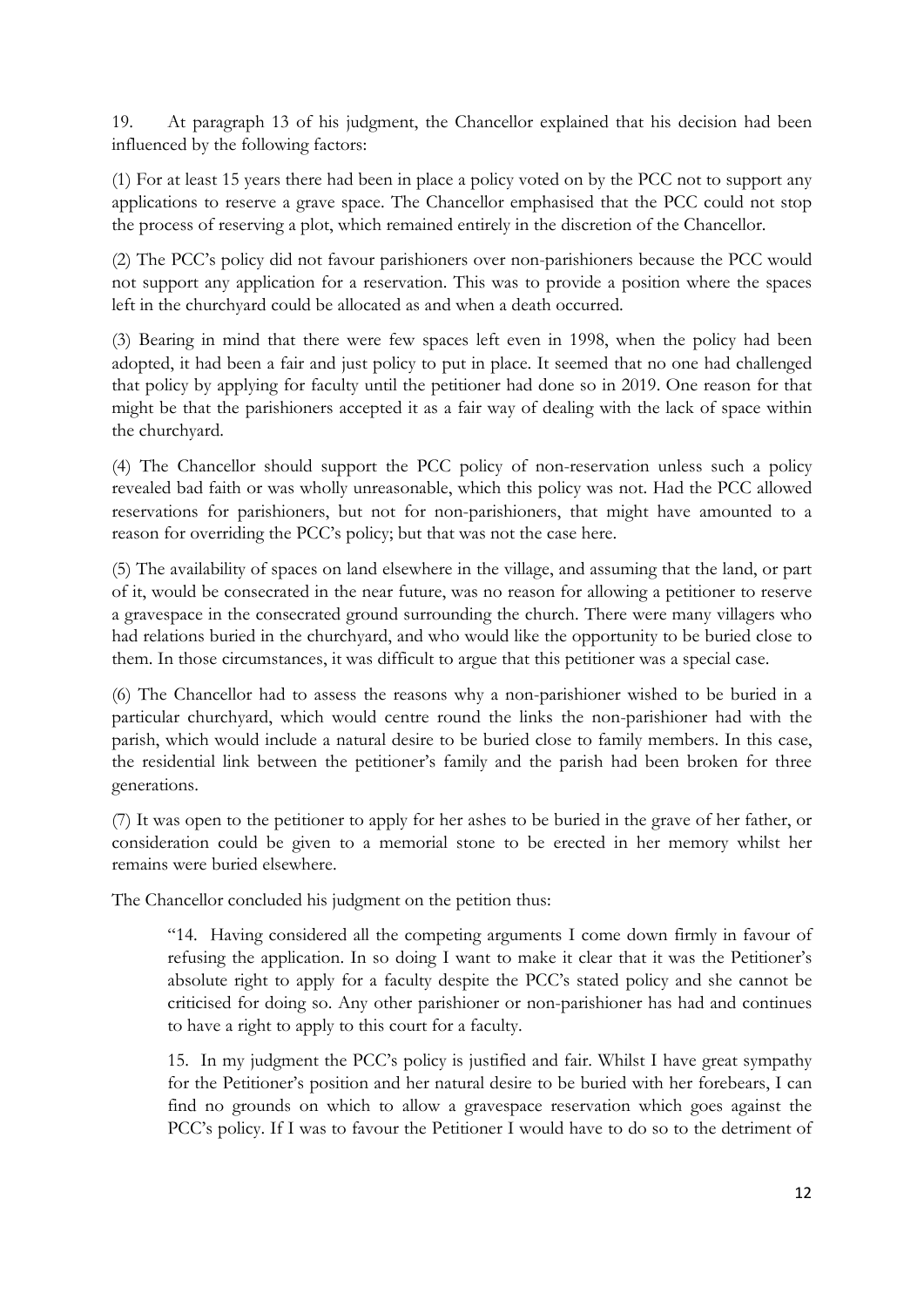other parishioners who have accepted the PCC's policy as being both sensible and fair to all. This application for a faculty is refused."

20. The case of *Re St Mary, Doddington* demonstrates the weight the court will give to a policy adopted by the PCC of refusing to support any applications to reserve a grave space where such a policy is perceived as being justified and fair. However, such a policy will not be determinative of the outcome of a faculty application, as can be seen from the case of *Re St Mary & St. Radegund, Postling* [2021] ECC Can 1. In that case, a priest who (and whose family) had several connections with the church and the parish, wished to reserve a grave space. The PCC were opposed in principle to the reservation of grave spaces, preferring decisions about burials to be made at, or around, the time of death instead. This was based upon a concern for the fair and pastorally sensitive stewarding of the limited space available for burials. The PCC therefore objected to the petition on the basis that it had made a policy decision in 2012 (re-affirmed in 2020) of not approving any reservations of grave spaces, but of having a 'first-come, first-served' policy, although the present incumbent and the self-supporting minister of the parish supported the present application. The Commissary General of the Diocese of Canterbury (Robin Hopkins) stated that weight should always be given to such a PCC policy, but that it could not override the discretion of the chancellor should an exceptional case arise. At paragraph 22 he said this:

"I therefore conclude that I should apply the exceptionality threshold, i.e. that I should ask whether the facts of this petition are sufficiently exceptional to justify granting [a] faculty notwithstanding the significant weight to be given to the PCC's position. The law is clear that, even if there is a clear PCC policy, such policies cannot admit of no exceptions or otherwise tie the Court's hands."

The Commissary General decided that in this case the petitioner had shown such a degree of exceptionality as to justify the grant of a faculty. This was because: (1) the petitioner had two generations of forebears (including his own parents) buried in the churchyard, near whom he wished to be buried, (2) his family's connection with the parish spanned nearly half of the twentieth century, (3) the petitioner was not only self-evidently a committed Christian, but one who had served both the village and its church, and (4) both the incumbent and the selfsupporting minister supported the petition. Those who would be able to mount a comparable justification for the reservation of a grave space would be few and far between. The Commissary General did not suggest that any, or all, of these four factors were part of a checklist or a legal test. Assessing the key features of this petition in the round, however, the Commissary General was satisfied that the exceptionality threshold was met, and that the faculty should be granted. He made it clear that none of this called the PCC's policy of not approving such petitions into question. It was entitled to maintain such a policy, and to take the same position in any future petitions as it had done in this one. Petitioners who sought a faculty from the court, notwithstanding the PCC's position, would need to do what this petitioner had done, i.e. put forward a sufficiently persuasive case for why they met the exceptionality threshold. Each case would need to be assessed on its merits, including by reference to the number of grave spaces that should remain at the time the petition was submitted. The floodgates concern identified by some of the objectors was entirely reasonable, but insufficiently weighty to tip the balance in this particular case. The granting of a faculty to this petitioner was not a signal that anyone else who sought a grave space reservation would automatically get one.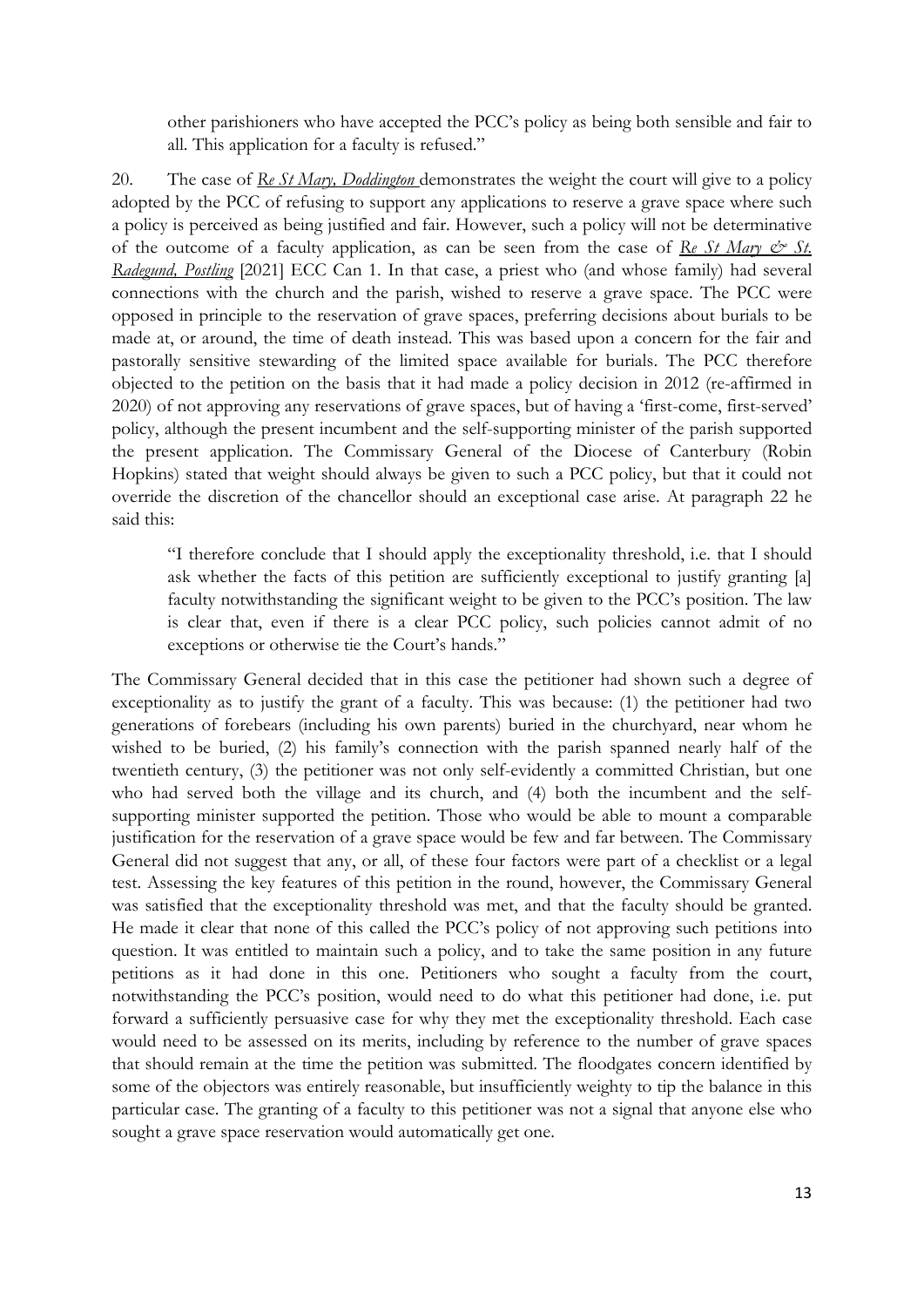21. Earlier in the course of his judgment (at paragraphs 16 and 17), the Commissary General had cited summaries of the applicable legal principles from two previous authorities:

(1) The judgment of Chancellor Tattersall QC (in the Diocese of Carlisle) in *Re St Michael and All Angels, Muncaster* [2021] ECC Car 2 at paragraph 16:

"Although the determination of whether to grant such a faculty is entirely within the discretion of the consistory court, the court will have particular regard to two matters. Firstly, it will have due regard to any PCC policy as to the reservation of grave spaces, largely on the ground that it likely to have a better understanding of local needs and wishes than the court will have but the court is not bound by to apply any such policy. Secondly, it will have due regard to the consent or otherwise of the incumbent because if a faculty is granted, such would prevent the incumbent from conducting a future burial in the plot to which it relates."

(2) The judgment of Chancellor Eyre QC (in the Diocese of Lichfield) in *Re St Leonard, Blithfield* (2014) at paragraphs 15 and 16, which was applied more recently in *Re St James, Brownhills* [2020] ECC Lic 3 at paragraph 15:

"15. … there is scope for a legitimate difference of opinion as to the appropriateness or otherwise of allowing reservations. A policy of opposing the reservation of grave spaces is not inherently unreasonable. As Coates Dep Ch indicated any given Parochial Church Council is likely to have a better understanding of local needs and wishes than the Court will have. It follows that where such a policy has been adopted by a Parochial Church Council the Court should take account of it and give it considerable weight in the exercise of the Court's discretion.

16. Such a policy cannot be conclusive and cannot remove the Court's discretion. Moreover, if the policy were shown to have been the result of an illegitimate hostility to a particular person or to have been based on a misunderstanding of the appropriate provisions then it would have no weight. Even a legitimate policy cannot be conclusive because there will always be the possibility of particular (and potentially unforeseen) circumstances which justify an exception. However, in my judgment it will only be where there are exceptional circumstances that the Court will be justified in departing from the policy adopted by a Parochial Church Council. Anyone seeking to reserve a gravespace in the face of such a policy will need to show that their case is markedly out of the ordinary. The need for exceptional circumstances flows not just from the respect which the Court should give to the views of the Parochial Church Council but is also a matter of fairness. Where such a policy has been adopted by a Parochial Church Council there are likely to have been a number of people who have accepted that a gravespace cannot be reserved even though their preference would have been for a reservation. Fairness to those who have subordinated their own preferences to the decision of the elected Council requires that the Court should only allow reservations in exceptional cases. Failure to do so would run the risk of those who are forceful and articulate being able to circumvent rules which others have followed…"

I note that in the *Brownhills* case, Chancellor Eyre QC summarised the position (at paragraph 16) thus: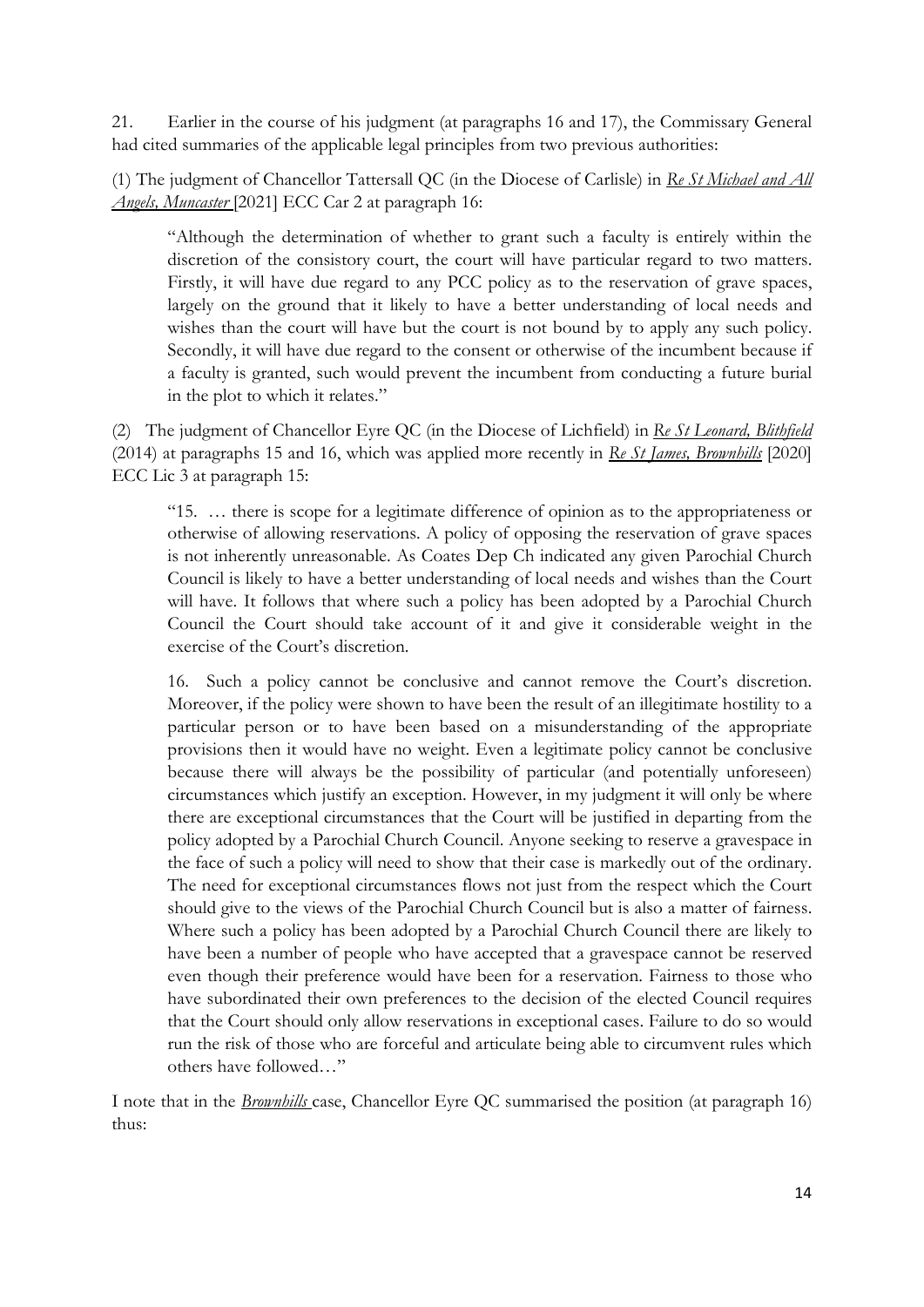"16. It follows that neither the prospect of prejudice being caused to parishioners nor the existence of a parochial policy of opposition to reservation are absolute bars to the grant of a faculty for the reservation of a gravespace but both are potent considerations. Where those factors are present something exceptional needs to be shown to warrant the grant of such a faculty."

22. In *Re St Clement, Terrington* [2020] ECC Ely 3 Chancellor Leonard QC had to consider four applications for faculties to reserve grave spaces in the churchyard. The Chancellor was concerned that there were very few grave spaces left unoccupied, and that the PCC had already applied for closure of the churchyard in six months' time, although he considered this to be premature. At paragraph 7 of his judgment, Chancellor Leonard QC identified

"… a moral issue in respect of reservation which has been bought to my attention, that the faculty system advantages those who can afford to pay the fee for a faculty over those who may not be able to do so but nevertheless have a right to burial."

At paragraph 18, Chancellor Leonard QC said that:

"Looking at the decisions of the Consistory Courts the pre-eminent factor in determining a petition for reservation will be the number of spaces remaining for future burials; where there are not many a faculty will normally be refused or granted for a limited period which is determined by the number of years left for which there is the space to fulfil the needs of the parishioners."

At paragraph 30, the Chancellor did not consider that having a relative buried in the churchyard was of itself a sufficient reason to grant a faculty to reserve a grave space in favour of a person with no legal right to be buried there, although it might strengthen an application by someone with a legal right to be buried in the churchyard. Having a relative already buried there was

"… a factor which could affect my decision whether to grant a faculty in circumstances where there was space within a churchyard for burials for decades to come, but it does not provide a reason on its own for usurping the legal right of others to be buried in the churchyard."

The Chancellor decided to grant reservations in two of the instant applications, where the applicants were in their late 60s and their 70s, they were resident in the parish, and they had strong connections with the church; but he refused the other two applications, where the applicants were in their 30s and 40s, they did not live in the parish, and they had little connection with the church beyond the fact that close relatives were buried in the churchyard.

23. In *Re Holy Trinity, Belbroughton*  $\mathcal{O}$  *Fairfield* [2021] ECC Wor 3, the petitioners wished to reserve a double grave space in the churchyard extension. They lived in the parish and therefore had the right to be buried in the churchyard so long as it remained open for burials. Chancellor Humphreys granted a faculty; but she limited it to 10 years, having been advised that the churchyard was likely to have space for burials only for that period. The Chancellor took the view that it was not right to grant a faculty for longer than the churchyard was likely to remain open. At paragraphs 11 and 12 she said:

"11. A reservation for longer than the churchyard is likely to remain open gives the person reserving a space more than simply the right to a particular space for the stated period. It also has the effect of preventing others with the right of burial in that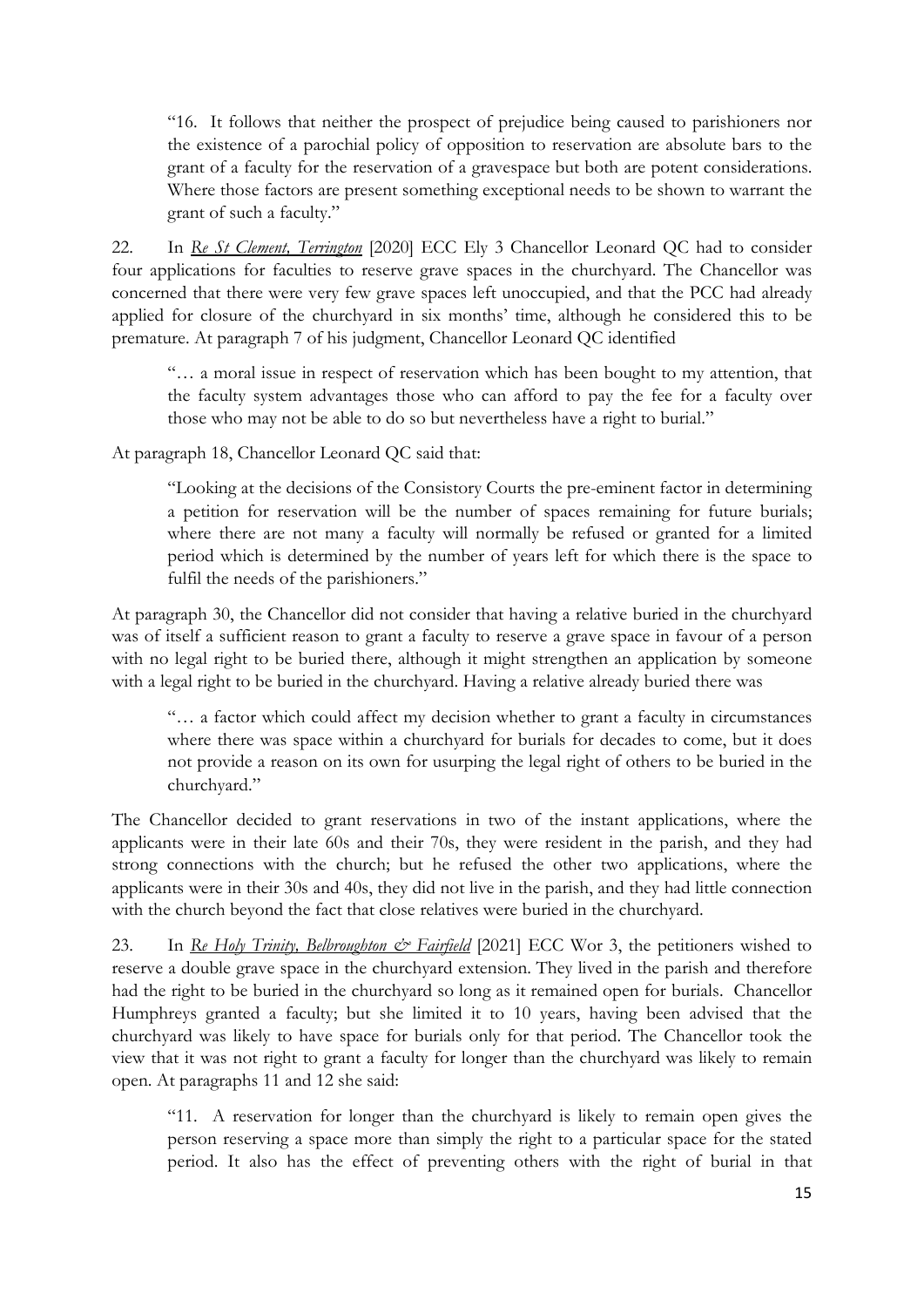churchyard exercising that right at all, if at the time of their death the reserved spaces are the only ones left.

12. Therefore, unless there are particular circumstances that suggest that [either of the petitioners] has a connection to the particular space requested, or that this particular space has additional significance to them beyond a simple preference or desire, it would not be right to extend the faculty beyond the duration for which the churchyard is likely to have space for burials."

Chancellor Humphreys concluded her judgment by saying (at paragraph 15):

"It remains open to the petitioners to apply at any time for an extension of the 10-year period, for example, should their personal circumstances change or in the event that more space becomes available in the churchyard such as by the consecration of an extension to the churchyard or a policy on re-use of older graves being adopted."

Chancellor Humphreys adopted precisely the same approach in the contemporaneous case of *Re Holy Trinity, Belbroughton & Fairfield* [2021] ECC Wor 4 where, although the petitioners did not live in the parish, and so did not have a legal right to be buried in the churchyard, the application was supported by the incumbent and churchwardens and the PCC.

24. In *Re St George, Fatfield* [2021] ECC Dur 4 the petitioners, who were husband and wife, wished to reserve a grave space in the churchyard. They did not live in the parish or regularly attend the church, and therefore did not have a legal right to be buried in the churchyard. The reason for their application was that the remains of a number of close relatives of the husband (including his younger sister who had died in a car accident at the age of 11) were buried in the churchyard and he had been born in the parish and had lived there until he married in 1970, when he had moved out of the parish to live nearby. There was "only a limited number of grave spaces left" in the churchyard. Chancellor Iles determined that, with "only limited grave spaces left" in the churchyard, the rights of parishioners would be prejudiced by the grant of a faculty, and he therefore declined to grant one. He realised this would be disappointing to the petitioners, "but it would not be appropriate in this case to override the rights in law of parishioners". In the contemporaneous case of *Re St. George, Fatfield* [2021] ECC Dur 5 the petitioners, who were husband and wife, wished to reserve a grave space in the churchyard. They did not live in the parish or attend the church, and they therefore had no legal right to be buried in the churchyard. The reason for their application was that, although they had no relatives whose remains were already interred in the churchyard, their son and daughter-in-law had reserved a grave next to the plot which the petitioners wished to reserve. Although the petitioners had some historic links with the parish, Chancellor Iles again determined that, with few grave spaces left in the churchyard, the rights of the parishioners would be prejudiced by the grant of a faculty; and he therefore declined to grant one.

25. In both decisions, the only authority cited was the judgment of Chancellor Collier QC in the Diocese of York in the case of *St Augustine, Kirkby-in-Cleveland* [2021] ECC Yor 5 at paragraphs 7 and 8:

"7. The reservation of grave spaces is always a difficult matter. The matter is entirely within the discretion of the consistory court. The principles that are generally applied include the court being more inclined to grant a faculty in respect of a person with the right to be buried in the churchyard than in respect of one without such an entitlement.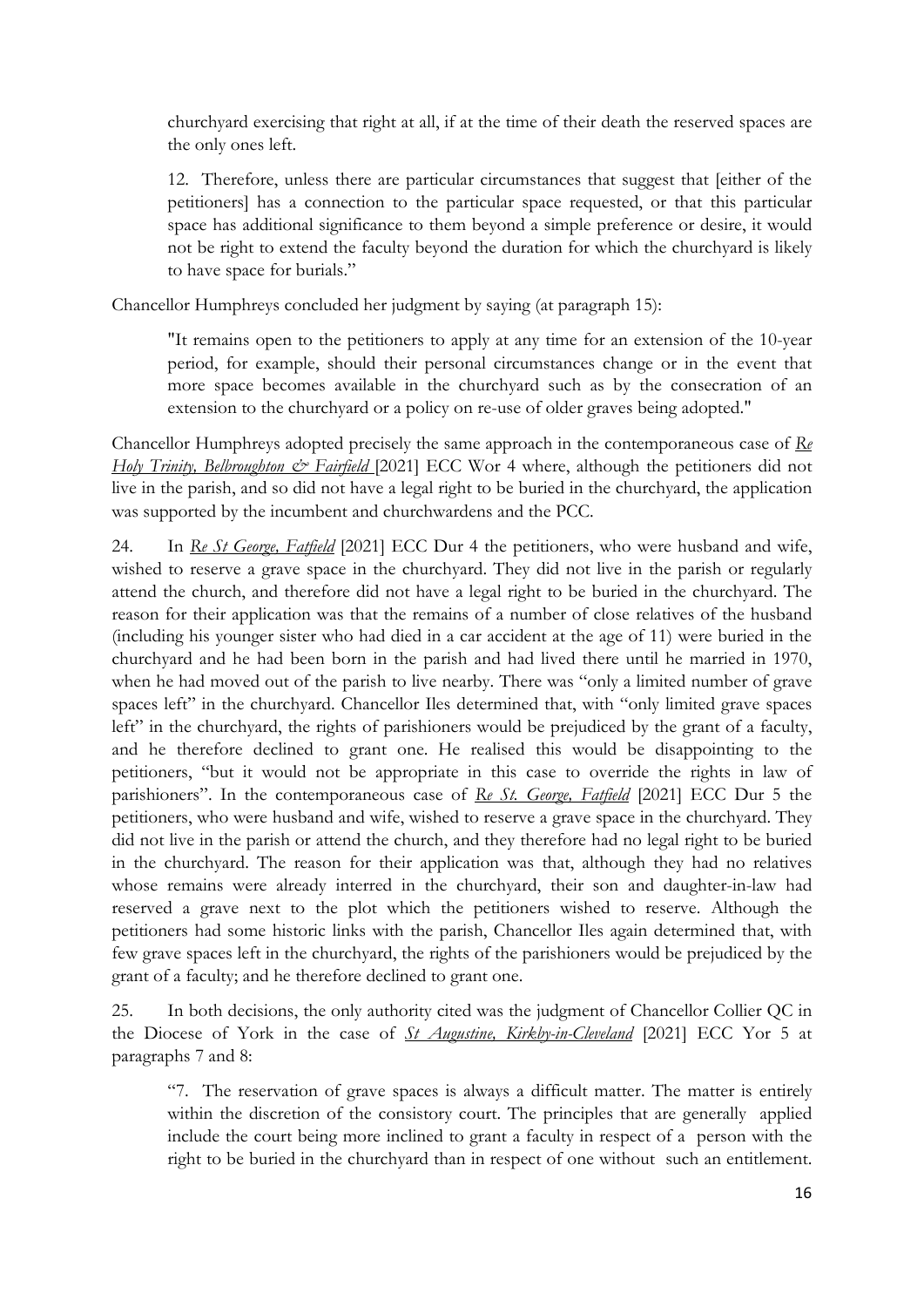Those who have such a right are the persons living within the parish and those on the electoral roll of the parish church. The Court also has to be satisfied that the parishioners' rights will not be prejudiced.

8. It is very rare, in my experience, to allow a reservation of a plot, by someone who does not have a right of burial."

However, paragraph 8 of Chancellor Collier QC's judgment continues:

"I have sometimes granted such a faculty to those who have a real connection to the church through having been members of it and who regularly attended at some time in the past. Very occasionally I have allowed a faculty where there is a substantial family connection to the church and churchyard."

In that case, a faculty was refused by Chancellor Collier QC because (as stated at paragraph 14):

"As the applicants have no real connection to this church, and have no right to be buried in the churchyard, and have no wish for a Christian funeral, I am not satisfied that any case is made out for the reservation of a burial plot in this case."

It would appear that Chancellor Collier QC may have been less ready to grant grave space reservation faculties than I have. My own practice has been to tend to grant such faculties either where: (1) the petitioner has a personal connection to the church or its churchyard, or (2) there is a substantial family connection to the church or its churchyard; provided (in each case) that: (a) the petition has the positive support of the minister, the churchwardens, and the PCC, and (b) there is sufficient space in the churchyard to accommodate such a reservation without affecting the legitimate expectations of those with a common law or statutory right to be buried in the churchyard.

26. The judgment of Chancellor de Mestre QC (in the Diocese of Leicester) in *Re St John the Baptist, Cold Overton* [2021] ECC Lei 4 concerned two separate faculty petitions by a husband and wife for the reservation of adjoining grave spaces. The married couple, in their early to midseventies, were resident in the parish and so (subject to there being sufficient space remaining) they had a right of burial in the churchyard. The wife had served on the PCC for 25 years, and as a churchwarden for 10 years; and the couple had worshipped in the church, and had supported it financially. It was estimated that there was sufficient burial space in the churchyard for at least 15 years. Despite an objection from a former churchwarden (on a particular ground which, in the event, the Chancellor rejected as unfounded on the facts) the Chancellor granted the faculties sought, limited to a period of 20 years, in view of the petitioners' strong connections with the church. At paragraphs 19 to 23, the Chancellor indicated that she had given some thought to the appropriate duration of the reservations. She noted that the right to be buried in the churchyard

"20. … cannot be given effect if there is no space available in [the] churchyard. The reservation of a space hastens the declining spaces available. It ultimately removes the availability of the relevant plot for a person who would otherwise have the right of burial in the event that the only plots available at the time of death are those that have been reserved for other people. If people are turned away on the ground that the churchyard is full, when there is apparently space physically available, the reservations may cause illfeeling. On the other hand, the requirement to display a public notice of the Petition gives some of those who might be affected the opportunity to raise any objection to the potential loss of their right.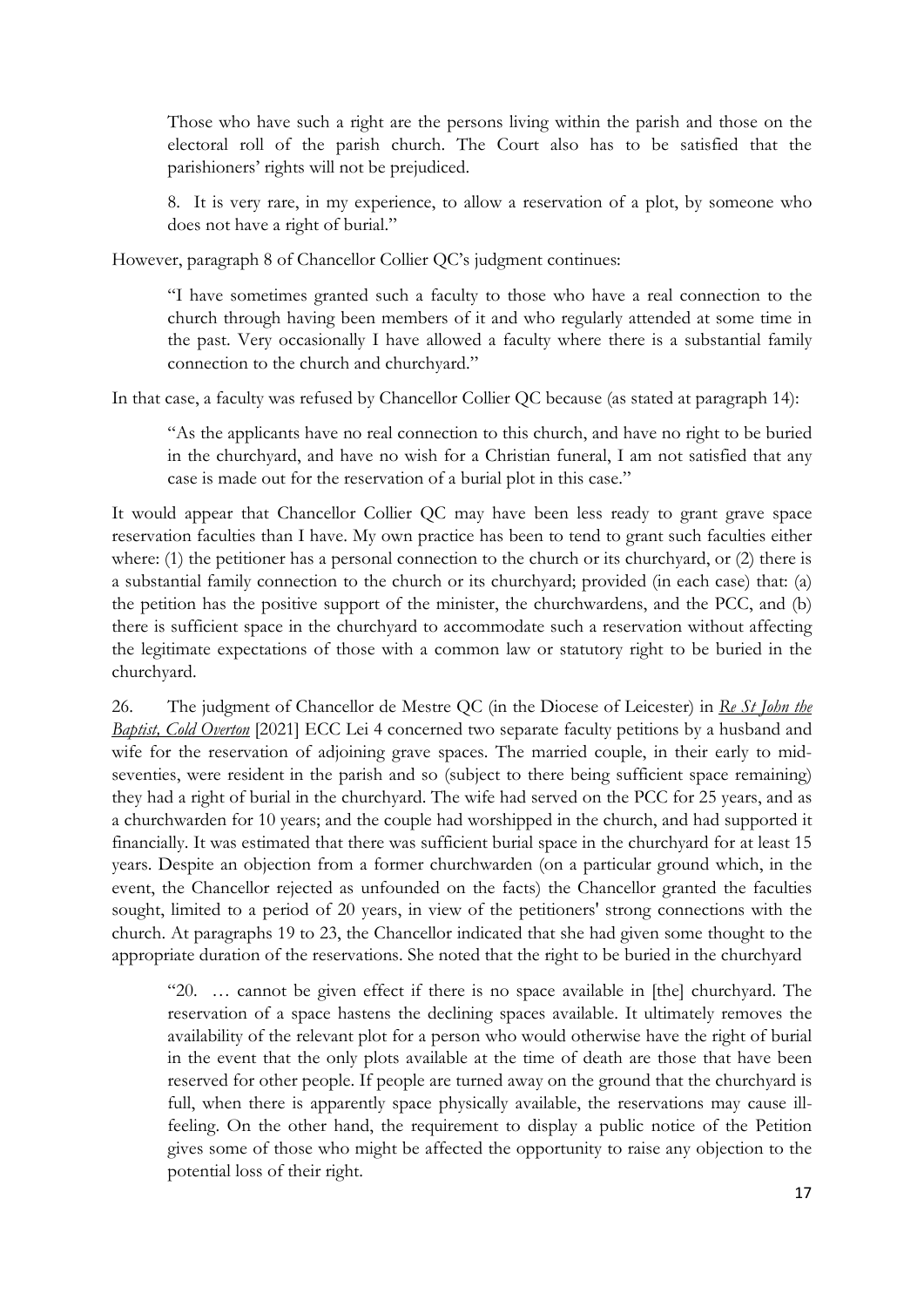21. For these reasons I am concerned with how likely it is that the reservations I grant will cause a person with the right of burial in the churchyard to be excluded from that right. Broadly speaking this is a combination of the life expectancy of the Petitioners and the rate of use of spaces in the churchyard. I am also concerned to understand any arguments on the Petitioners' behalf for giving preference over an as yet unknown person who has the right of burial, and on whose death there might be a notional competition for the space.

22. In the present case the Petitioners are in their early- to mid-70s. I have no other information to suggest anything other than that they are likely to live for many more years. If I allow a reservation for longer than the likely period of available space this is likely to have the effect of interfering with the rights of a person who, on death, would have the right of burial in the churchyard.

23. However, I note that I retain a discretion to grant a faculty which will have such an effect (see for example the reasoning of Chancellor Leonard in *Re St Clement, Terrington*, [2020] ECC Ely 3 and that of Chancellor Eyre in *St John the Baptist, Ashley* [2020] ECC Lic 1). The discretion may be exercised where the Chancellor evaluates that there are exceptional circumstances (including evidence of a particularly strong connection to the church) in favour of doing so. In this case the noteworthy length of devoted service and valuable contribution to the life of the church by Patricia Bates, plus Richard Bates' financial contribution together with the desirability of his plot being adjacent to that of his wife, mark these petitions out as exceptions based on a strong connection to the church. Additionally, I note the particularly slow rate of burials in this churchyard (only 2 in the last 3 years) and the small population of the village (c.70 residents) which suggests that the risk of the problems I have outlined above is relatively low. These factors in combination mean that I will (unusually) allow a slightly longer period than the spaces available would ordinarily indicate as being appropriate. I will, accordingly, permit both reservations for a period of 20 years each."

27. From this review of the authorities, I derive the following propositions (which are not intended to be exhaustive):

(1) The reservation of a grave space is entirely within the discretion of the consistory court, to be exercised having regard to the particular circumstances of the case.

(2) The court will be more inclined to grant a faculty to a petitioner with the right to be buried in the churchyard than to one without such an entitlement. Those who have such a right are the persons living within the parish, and those on the electoral roll of the parish church.

(3) The court may nevertheless grant a faculty to a petitioner with no right to be buried in the churchyard where they can demonstrate a personal, or a substantial family, connection to the church and/or its churchyard, or some other some good and sufficient reason to be buried there.

(4) Where there is sufficient space within the churchyard, and the incumbent minister gives their consent, the court may well grant a faculty to such a petitioner, unless the Parochial Church Council have a policy of opposing the reservation of grave spaces.

(5) Such a policy cannot be conclusive, and it cannot remove the court's overarching discretion; but where the PCC have adopted a policy that is considered, reasonable and fair, the court will only be justified in departing from that policy in exceptional circumstances; and anyone seeking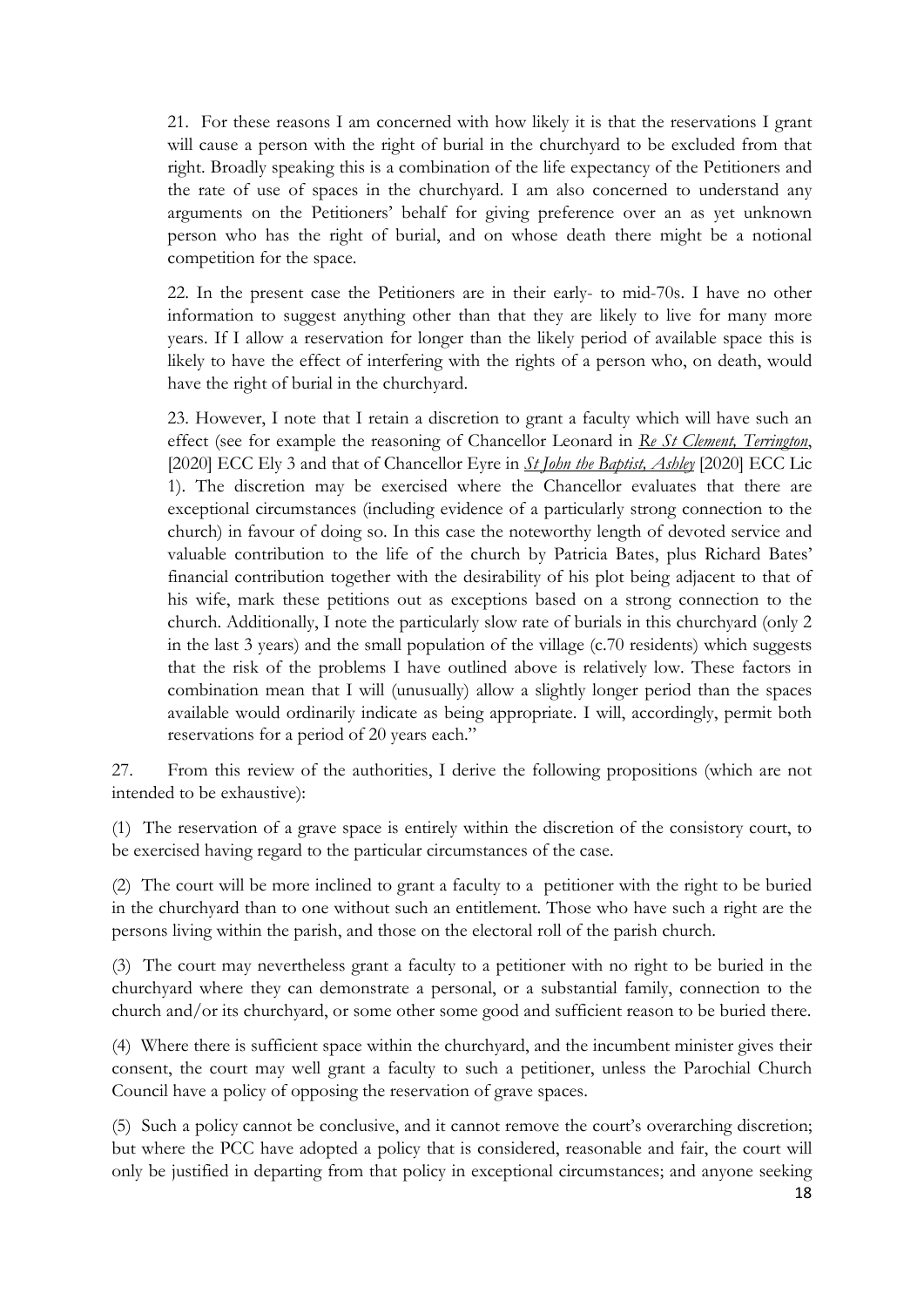to reserve a grave space in the face of such a policy will need to show that their case is markedly out of the ordinary.

(6) Where, however, the remaining space within the churchyard is limited, then a faculty will not normally be granted, and the petitioner will have to demonstrate sufficient justification for the court to take the exceptional course of allowing a reservation in such circumstances, because of the risk that such a reservation will prejudice the rights of those parishioners or worshippers who would otherwise be entitled to be buried in the churchyard.

(7) Even where such a justification is demonstrated, it will not usually be right to extend the duration of the faculty beyond the period for which the churchyard is likely to have space for burials, unless there are exceptional circumstances (including evidence of a particularly strong connection to the church and/or the churchyard) in favour of doing so.

(8) Should a faculty for a grave space reservation be granted for a limited duration, it remains open to the petitioner to apply for an extension of the period of its validity. Whether or not any extension is to be granted will depend upon the prevailing circumstances, including: (1) the petitioner's personal circumstances; (2) whether arrangements have been made to provide additional space for burials, whether by the acquisition of further land, or the re-use of parts of the churchyard, or otherwise; (3) the views of the incumbent minister; and (4) any current policy of the PCC towards the reservation of grave spaces.

### *Decision*

28. In the present case, the remaining space within the churchyard is limited. A faculty should therefore only be granted if the petitioner can demonstrate sufficient justification for the court to take the exceptional course of allowing her to reserve a grave space, despite the risk that such a reservation will prejudice the rights of those parishioners or worshippers who would otherwise be entitled to be buried in the churchyard. In my judgment, the petitioner has demonstrated such a justification. She has strong personal and family connections with each of the parish, the church, and the churchyard. The petitioner lived in the parish for many years. She was married in the church and her daughters were christened there. Although the petitioner and her partner presently live away, it is their intention to come back to Thame as soon as their work commitments allow them to do so. Her daughters and their families all live in the area, as does the petitioner's brother and his family. The petitioner and her partner visit her mother and their daughters practically every weekend, as well as seeing the petitioner's brother and numerous friends. The court must recognise the realities of a more geographically mobile society, in which the prospects of living one's whole life in a single community in which one was born and brought up have greatly diminished. Not only is the petitioner's father buried in the new part of the churchyard, and her mother is likely to be buried with him when her time comes, but the remains of the petitioner's stillborn son have rested in the old part of the churchyard for more than 30 years. A caring, compassionate and Christ-like church must attach great weight to the bond between mother and stillborn child, and must recognise the mother's understandable desire to be buried near to him.

29. This petition has the consent of the minister and the churchwardens, and has received the full support of the PCC, even though its members must have been mindful of the constraints on the space remaining within the churchyard because, at the same meeting, they apparently discussed the possible need to re-use existing family graves where enough time had elapsed to reuse them for new family members. The Rector has stated that he is "… satisfied that there is the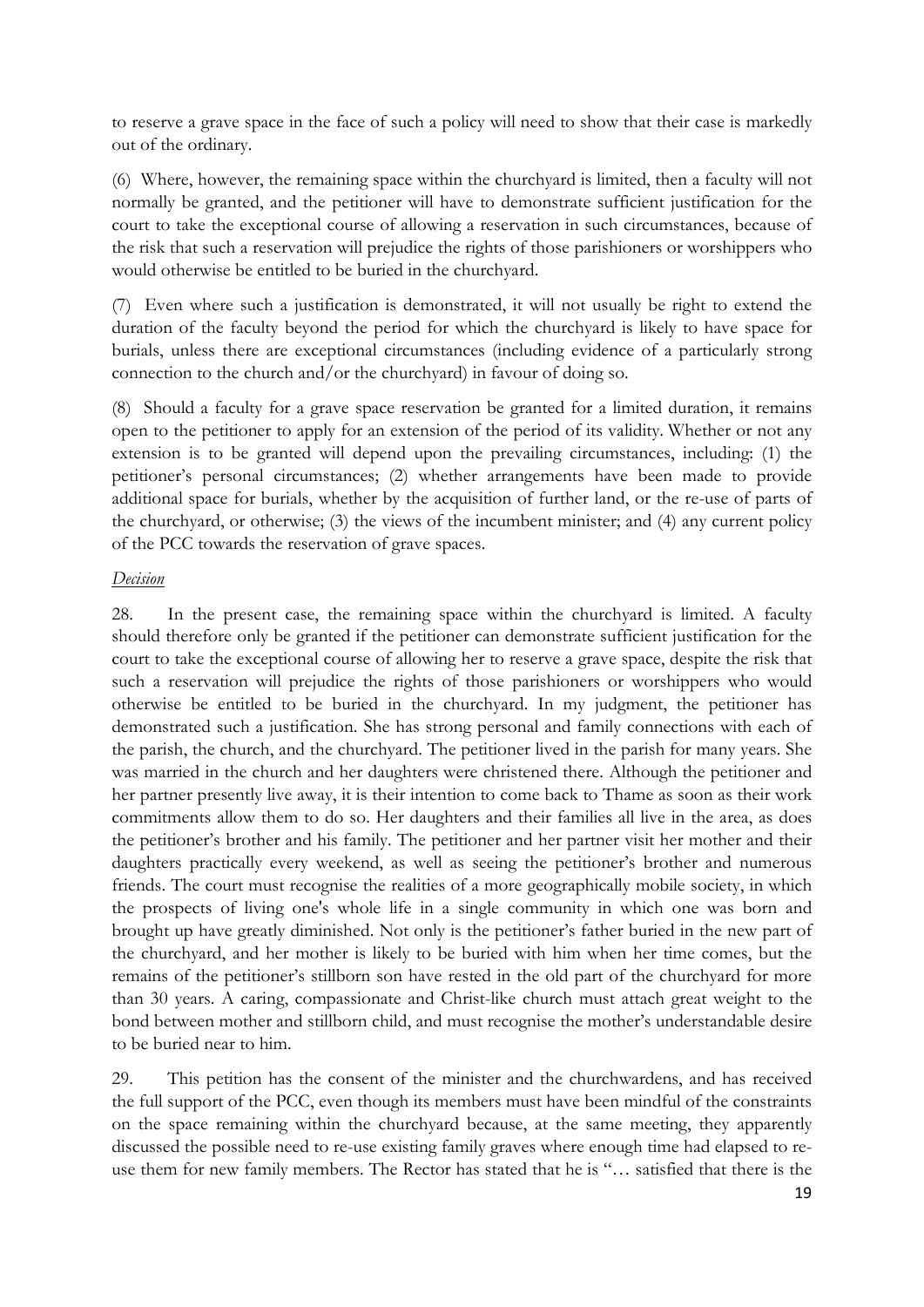strong intention to move back to Thame as soon as Ms Macintosh retires in seven years or sooner. Thame is the family home. Both I and the PCC support the application … , especially in the knowledge that the town council has identified where the new burial yard will be located in the parish." Not only have no objections been received in response to the usual public notices, but notice of this faculty petition has also been given to the Town Clerk; and having discussed this with her colleagues, they have determined that, since the Church are happy with the arrangement, the Town Council feel no need to comment or to object.

30. Even though the petitioner has shown sufficient justification for the grant of a faculty for the reservation of a grave space in the churchyard, however, it would not be right to extend the initial period of duration of that faculty beyond the time during which the churchyard is likely to have sufficient space available for future burials. I will therefore limit the duration of the grave space reservation faculty to the period of ten years from the date of grant, with permission for the petitioner to apply, on paper, within six months before its expiry, for an extension of that period, supported by evidence of her prevailing circumstances, and the views of the minister, the churchwardens and the PCC at that time. Limiting the duration of the faculty in this way is consistent with the approach adopted by Chancellor Humphreys in the two cases concerning *Holy Trinity, Belbroughton*  $\mathcal{Q}^*$  *Fairfield*. Without in any way seeking to pre-judge the outcome of any such application, whether or not any extension is to be granted is likely to depend upon: (1) the personal circumstances of the petitioner and her partner at that time; (2) whether, by that time, arrangements have been made to provide additional space for burials, whether by the acquisition of further land, or the re-use of parts of the churchyard, or otherwise; (3) the views of the minister at that time; and (4) any current policy of the PCC towards the reservation of grave spaces.

31. Although the present case bears some similarity to the case of *Re St John the Baptist, Ashley*, I consider that the case of this petitioner is stronger because of the presence in the churchyard of the remains of her stillborn baby son, and also because she is 25 years older than the petitioner in the *Ashley* case. Further, and understandably because of the relative youth of the petitioner in that case, Chancellor Eyre QC appears to have given no consideration to limiting the duration of the faculty to the period of time during which the churchyard in that case was likely to have sufficient space available for future burials. The case of *Re St Mary, Doddington* is readily distinguishable because Chancellor Leonard QC decided the case on the basis that he could find no grounds on which to allow a gravespace reservation which went against the PCC's policy. If he were to have favoured the petitioner in that case, he would have had to do so to the detriment of other parishioners who had accepted the PCC's policy as being both sensible and fair to all. The two petitions where reservations were refused in *Re St Clement, Terrington* were cases where the applicants were in their 30s and 40s, they did not live in the parish, and they had little connection with the church, beyond the fact that close relatives were buried in the churchyard. Those facts are very different from those of the present case. Given the ages of those petitioners, faculties of limited duration would probably have been of no real use to them. The circumstances of the second of the cases concerning *St George, Fatfield* were very different to those of the present case. However, I acknowledge that my decision to grant a faculty in the present case may appear out of line with the decision in the first of those two cases. I note that Chancellor Iles's judgment is brief; and I consider that he may have been influenced by the statement, which he cited from paragraph 8 of the judgment of Chancellor Collier QC in *Re St Augustine, Kirkby-in-Cleveland*, that it was "very rare … to allow a reservation of a plot, by someone who does not have a right of burial". I have already indicated (at paragraph 25 above)